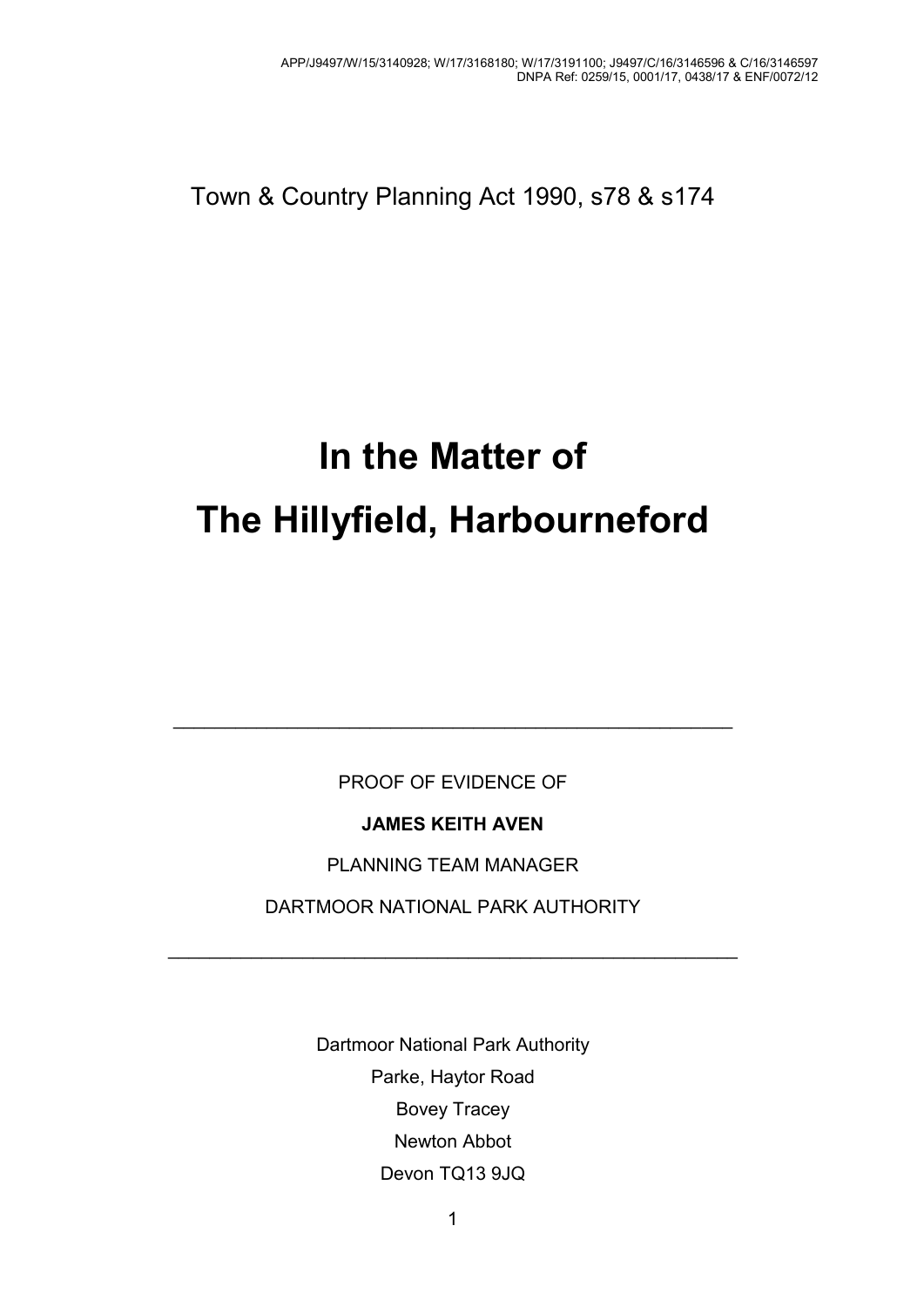#### **1 Introduction**

- 1.1 My name is James Keith Aven. I am one of two Planning Team Managers for the Dartmoor National Park Authority. I have worked for the Authority since December 1999. Prior to that I was employed for five years as an Enforcement Officer with Cornwall County Council.
- 1.2 My qualifications are: BSc in Surveying for Resource Development; Member of the Royal Town Planning Institute; Member of the Royal Institution of Chartered Surveyors.
- 1.3 I am familiar with the site and its planning history. My proof of evidence will deal with the structures on the site, the uses of the site, the scope of forestry operations and the relevant policies in the Development Plan.
- 1.4 This Proof of Evidence will cover the following broad areas:
	- (1) an assessment of the buildings proposed to be erected under permitted development rights following prior notification and that proposed in the planning application
	- (2) an assessment of the forestry activity and other uses of the land to show that the buildings are not reasonably necessary for the purposes of forestry on the land
	- (3) an assessment of the other buildings and structures on the land against both national policy and the Local Plan to demonstrate the harmful effect on the character and appearance of the National Park and purposes of National Park designation
	- (4) the use of caravans & lorry bodies on the land and the absence of justification for them
	- (5) the structures as operational development on the land and the absence of justification for them; and
	- (6) the other unauthorised uses of the land and the reasons why they should be required to cease.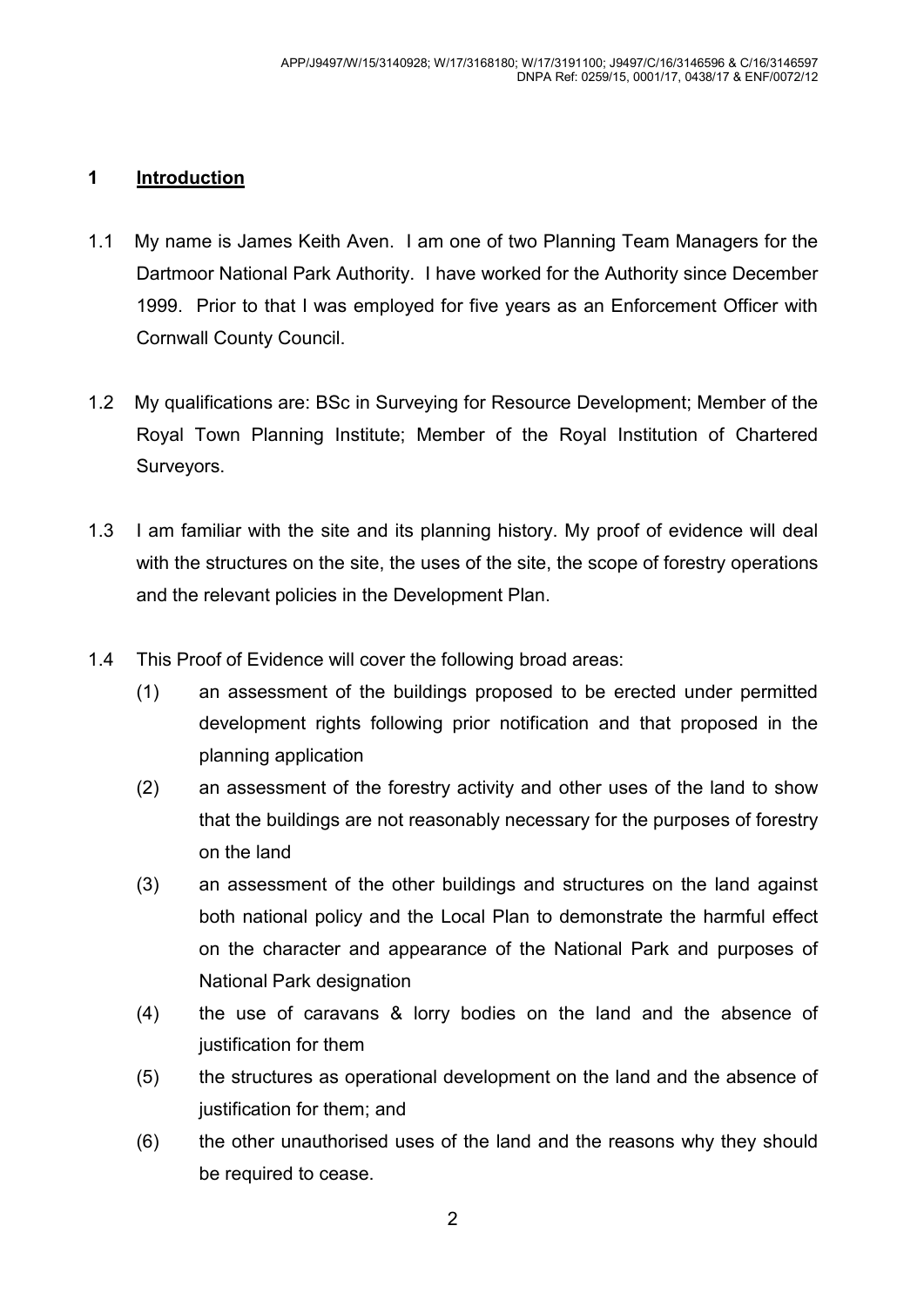#### **2 Brief planning history of the appeal site**

- 2.1 On the 18 June 2007 the Authority received a report that a couple of caravans had been moved into the former quarry at Hillyfield by the then owner of the land Mr Hailes (DNPA ref. ENF/0209/07).
- 2.2 A visit to the site on 17 September 2007 noted "one touring caravan only on site lot of domestic paraphernalia, kiddies bikes, bar-b-q, etc. Caravan open and contains cloths and cooking apparatus, etc." There was no mention or evidence of lorry bodies in the quarry at this time.
- 2.3 A subsequent visit on 17 September 2008 noted that the former "quarry contains one rigid lorry, one Luton lorry body, one boat on trailer, one shed full of tools and plant, one fitted out touring caravan, one tracked swing shovel, one quad bike, one saw bench, coils of wire fencing, various timber cuts. Shed has two small solar panels on eaves. Lorry has four solar panels on roof". Photographs from these visits can be found at Appendix JA11.
- 2.4 On 12 September 2011 an application was received for prior notification of forestry development on the land under Schedule 2 Part 6 Town & Country Planning (General Permitted Development) Order 1995 (Ref: 0467/11). The application proposed the renovation of existing tracks and creation of new tracks. The Authority raised no objection.
- 2.5 An enforcement file was opened on 27 March 2012 following receipt of a complaint from a member of the public alleging unauthorised structures and uses on the land.
- 2.6 An enforcement officer visited the land on 17 April 2012 and observed a touring caravan, several canvas structures and evidence suggesting a possible residential use. Photographic evidence was obtained and can be seen at Appendix JA1.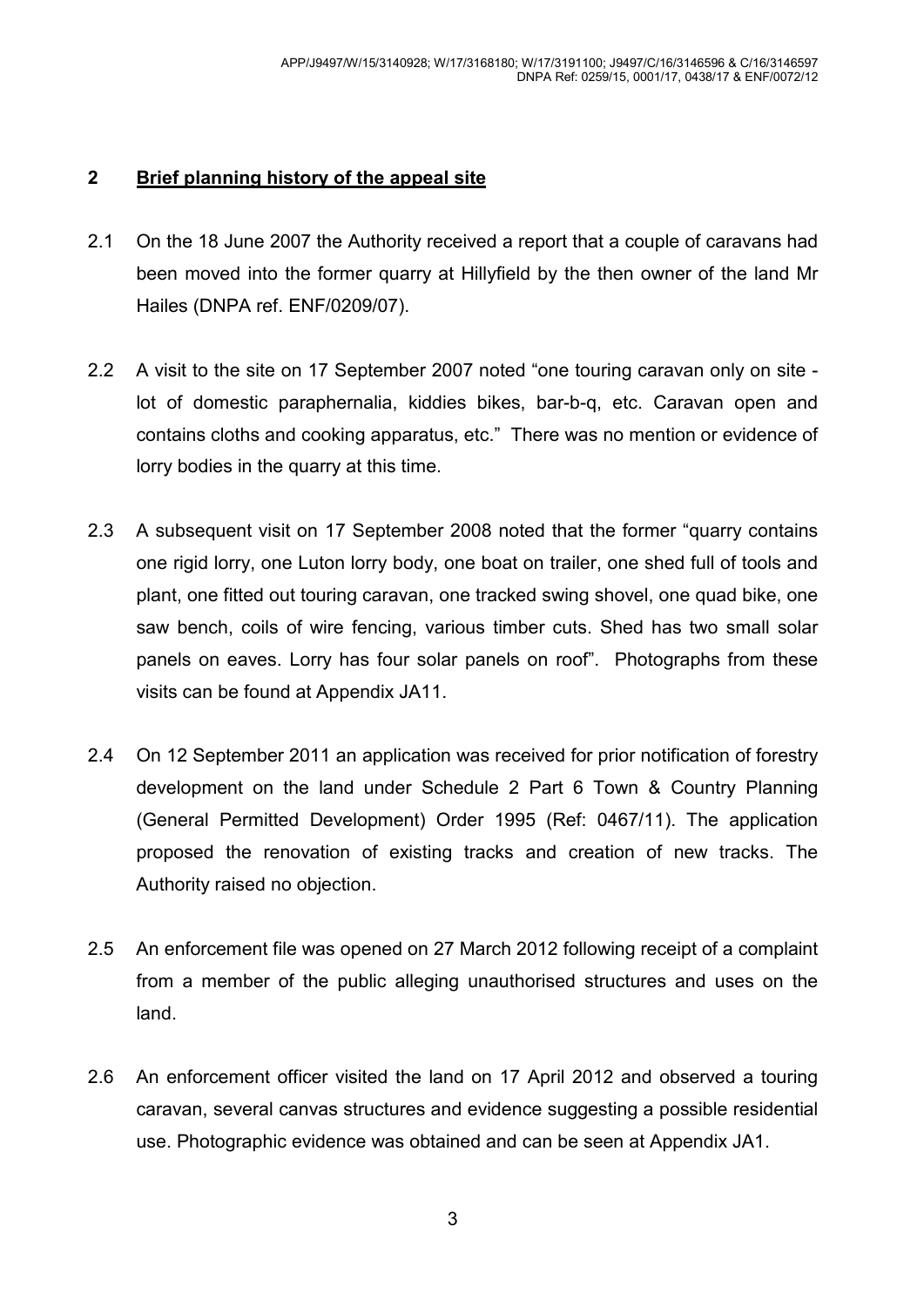- 2.7 On 25 May 2012 the Authority received an application for prior notification of forestry development on the land under Schedule 2 Part 6 Town & Country Planning (General Permitted Development) Order 1995 (Ref: 0297/12). The application proposed the 'erection of three forestry storage buildings: a pole barn for tools and machinery (154m<sup>2</sup>); a lean-to barn for planked wood (192m<sup>2</sup>); and a barn for storage of firewood  $(90m^2)$ .
- 2.8 By a decision letter dated 18 June 2012, the Authority informed the applicant that it did not believe that the buildings were reasonably necessary for the purposes of forestry on the land and that the erection of the buildings was therefore not considered to be permitted development. No appeal was made against this determination and no planning application was submitted.
- 2.9 The site was re-visited by an enforcement officer in June 2013 and further photographs were taken and can be seen at Appendix JA2.
- 2.10 On 22 May 2015 the appellant submitted a further application for prior notification of forestry development on the land under Schedule 2 Part 6 Town & Country Planning (General Permitted Development) Order 2015 (Ref: 0259/15). The application proposed the 'erection of two barns: 14.3m x 13.6m and 24.6m x 7.9m'.
- 2.11 By a decision letter dated 18 June 2015 the Authority informed the applicant that it did not believe that the buildings were reasonably necessary for the purposes of forestry on the land and that the erection of the buildings was therefore not considered to be permitted development. This decision is the subject of one of the appeals at the inquiry.
- 2.12 No application for planning permission was submitted.
- 2.13 The site was re-visited by an enforcement officer in October 2015.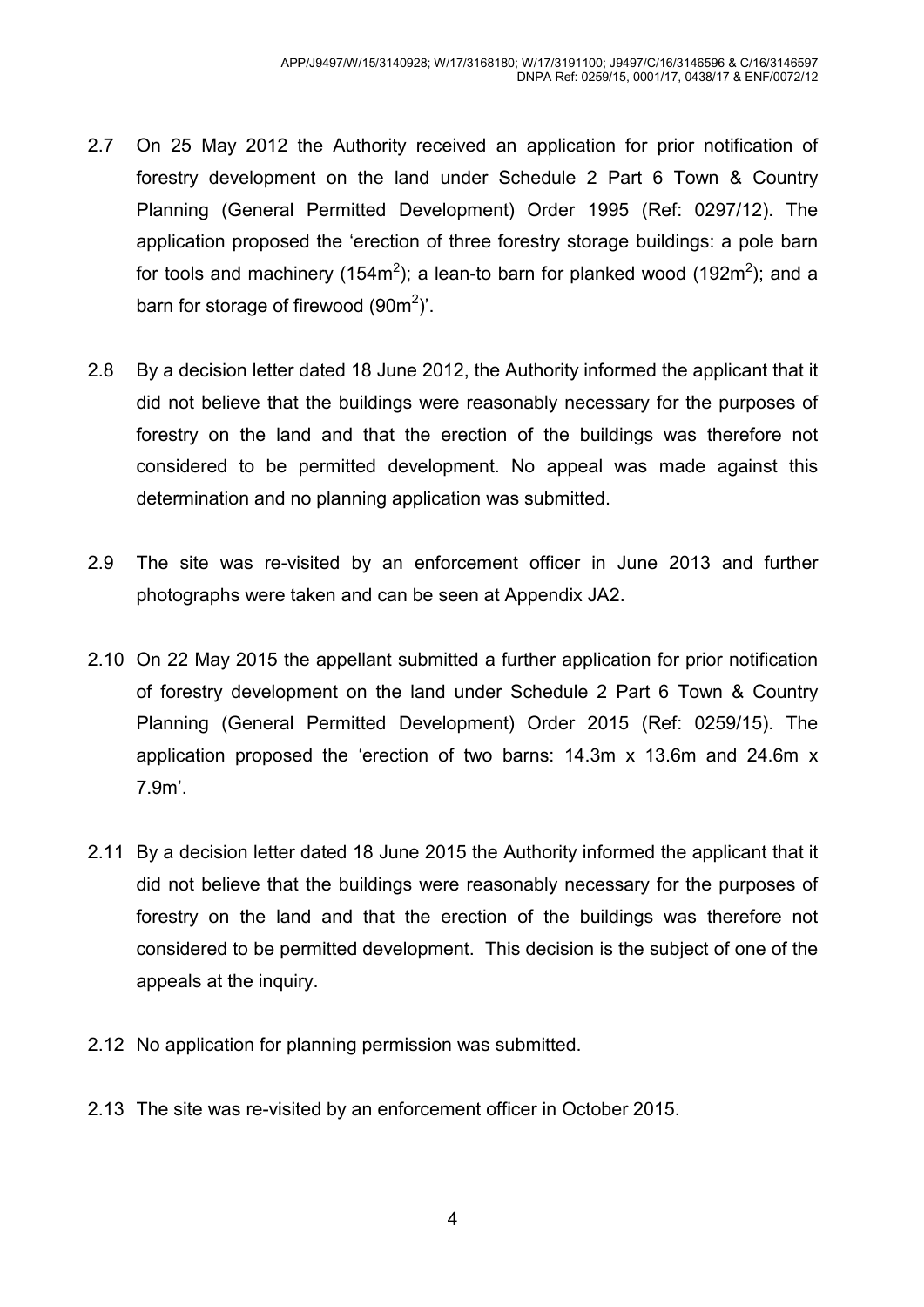- 2.14 On 4 December 2015, the Head of Planning, acting under powers delegated to him by the Authority's Development Management Committee, authorised the service of Enforcement Notices in respect of the unauthorised structures on the land and the unauthorised use of the land.
- 2.15 The two Enforcement Notices, subject of these appeals, were issued and served on 27 January 2016. The ground (f) appeal has been withdrawn. The surviving grounds of appeal are grounds a, c, d and g (EN1) and grounds a, d and g (EN2).
- 2.16 On 3 January 2017, the appellant submitted a further Prior Notification for the 'erection of barn' (ref. 0001/17) on agricultural land in a valley meadow location towards the southern edge of the applicant's land holding.
- 2.17 By a decision letter dated 25 January 2017 the Authority determined that the building was not reasonably necessary for the purposes of forestry on the land and that planning permission would be required for the proposed development. This decision is the subject of an appeal at the inquiry.
- 2.18 On 19 June 2017, a full planning application was submitted for an 'ancillary forestry building (21m x 9.27m)' (ref. 0438/17) similar in size to Prior Notification application 0001/17, with the exception of the roofline being raised by 500mm to allow for the provision of 2 x 2 single bed dormitories in the roofspace and a shower/wash room for volunteer workers.
- 2.19 This application was refused on 31 October 2017 for reasons that:
	- 1) The building proposed is not deemed necessary for the management needs of the woodland. The proposal represents unsympathetic development which, by nature of its isolated location, size, scale and residential accommodation, is considered to be detrimental to the character of the area, failing to enhance the special qualities of Dartmoor's landscape, specifically the pastoral character of the fields and the strong medieval field patterns. Furthermore, the proposal fails to respect the tranquillity and remoteness of the site, and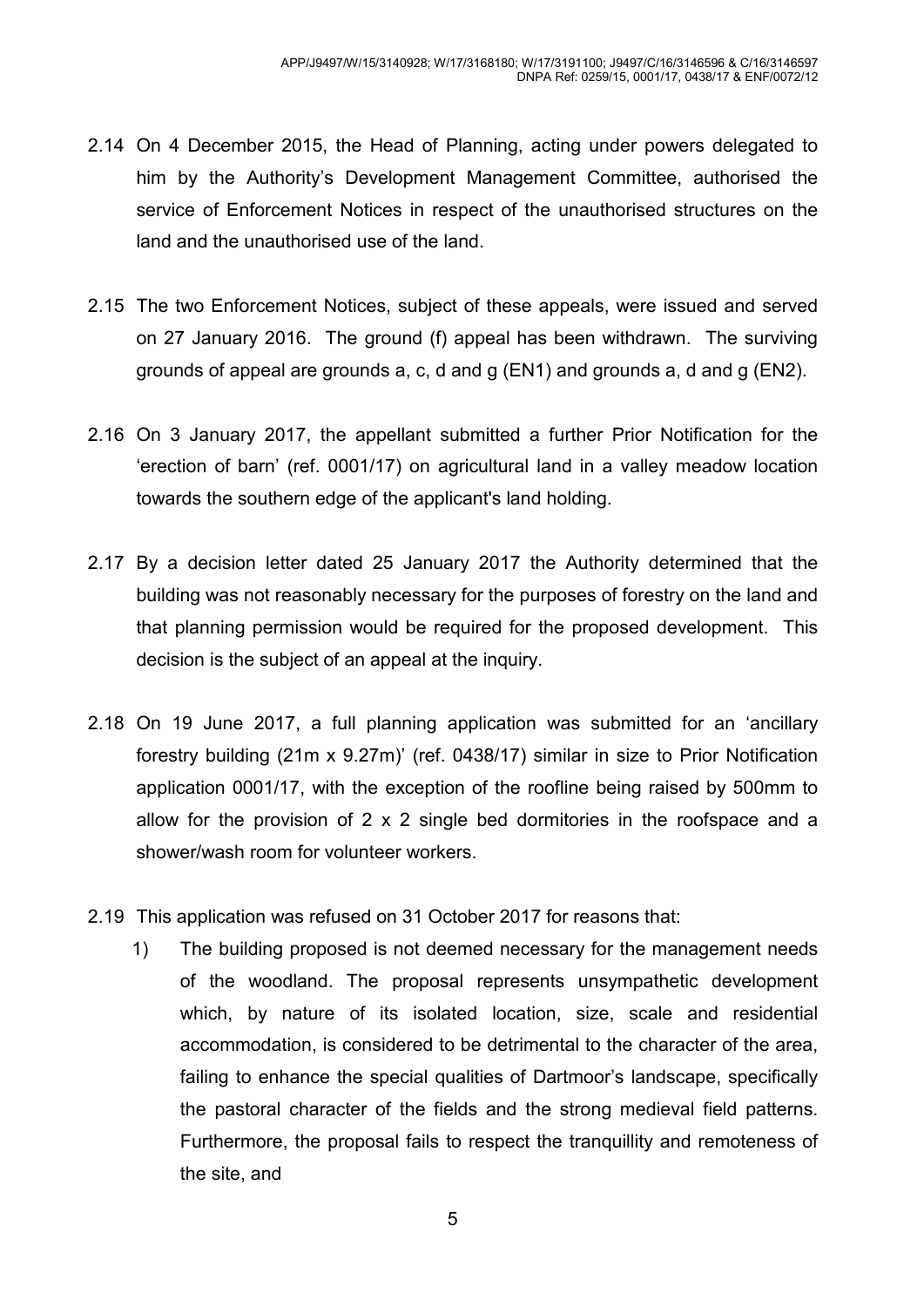2) The development fails to demonstrate that foul water can be adequately dealt with.

This decision is the subject of an appeal at the inquiry.

# **3. The Authority's Position**

- 3.1 All development in the National Park needs to be assessed against national policy and the Local Plan. The development at Hillyfield has been assessed against:
	- National planning policy in the National Planning Policy Framework ("NPPF");
	- the adopted Core Strategy DPD (June 2008);
	- the adopted Development Management and Delivery DPD (July 2013);
	- Government advice in Circular 2010: English National Parks and the Broads
- 3.2 The Development fails to satisfy the provisions of the NPPF, the Circular and the Authority's Development Plan.
- 3.3 The Development has a harmful impact on the special character and appearance of the National Park, and is detrimental to the tranquil nature of this particular part of the Park.
- 3.4 The structures are largely unobtrusive from outside the site, although the quantity and dimensions of the structures are considered to unacceptably harm the natural beauty of the National Park.

## **4 National Park Designation & Statutory Purposes**

- 4.1 National Parks were founded in England and Wales, following the passing of the National Parks and Access to the Countryside Act 1949.
- 4.2 Under the 1949 Act, National Parks were to have two statutory purposes which, by implication, would have equal weight in law and when making policy decisions.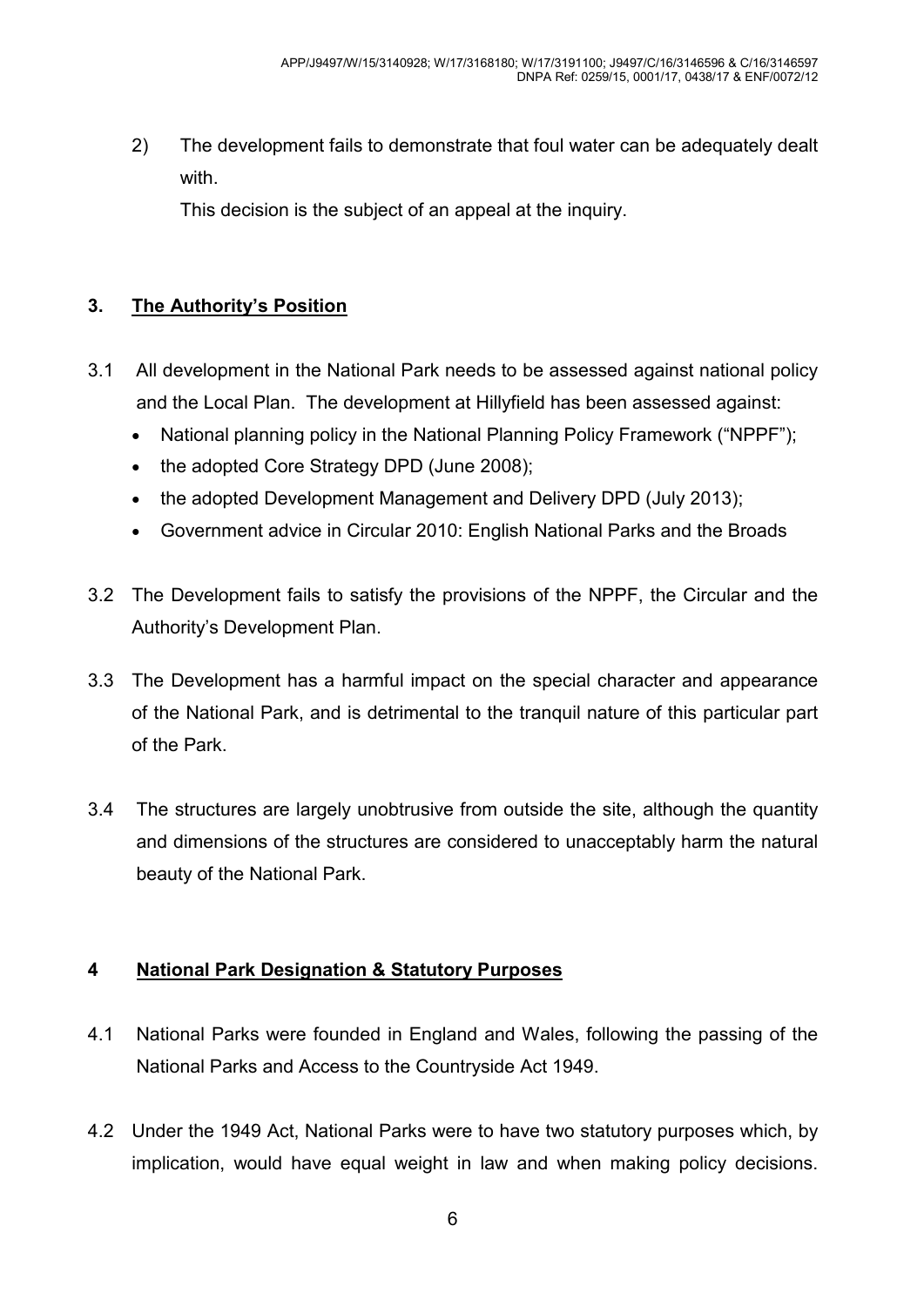These were modified by the Environment Act 1995 and Section 61 sets out the revised statutory purposes as being:

- *to conserve and enhance the natural beauty, wildlife and cultural heritage (of the National Park); and*
- *to promote opportunities for the understanding and enjoyment of the special qualities (of the National Park) by the public.*
- 4.3 The Sandford Committee Report in 1971 established the guiding principle that if an unavoidable conflict occurs between the two statutory purposes of designation, the first statutory purpose (conservation) is to take precedence over the second (understanding & enjoyment). This was subsequently enshrined in the 1995 Environment Act.
- 4.4 Section 62 of the Environment Act 1995 requires that not only the National Park Authority, but any "relevant authority" must have regard to these statutory purposes when carrying out functions related to or affecting land in the National Park. In pursuing these statutory purposes, the Authority has a duty to seek to foster the economic and social well-being of local communities, co-operating with other local authorities in order to do so.
- 4.5 These statutory National Park purposes are reinforced through Government Guidance and the Authority's Development Plan.
- 4.6 The nature and location of the Development has an adverse impact upon the character and appearance of this part of the National Park. This is quite clearly in opposition to the purposes of National Park designation.

# **5. CIR English national parks and the Broads - UK Government vision and circular 2010 ('the Circular')** (Appendix JA3)

5.1 The Circular provides policy guidance to Park Authorities.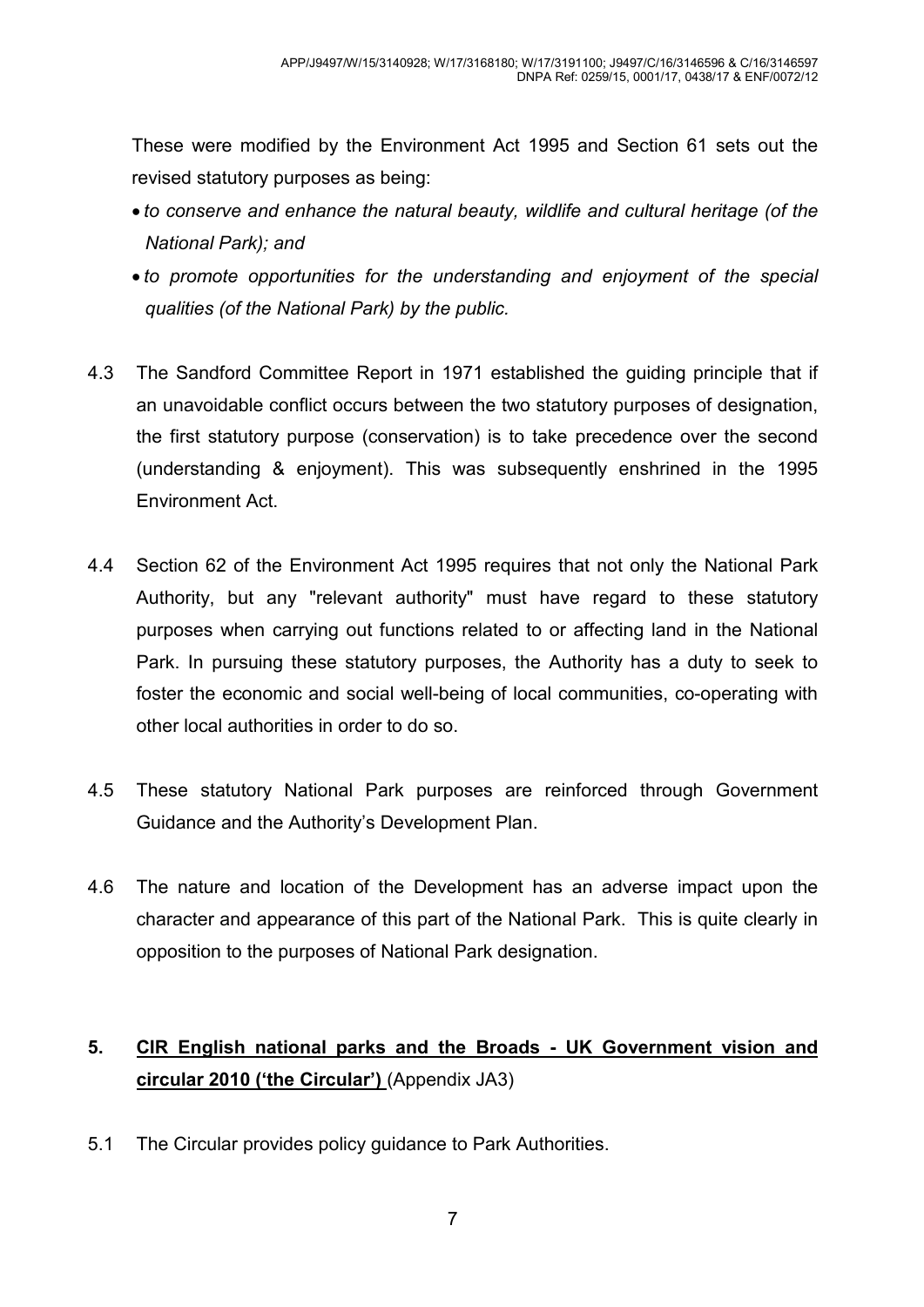- 5.2 The Circular states that: "*the Parks are recognised as landscapes of exceptional beauty, fashioned by nature and the communities which live in them. The National Parks and Access to the Countryside Act 1949 ('the 1949 Act') enabled the creation of the National Parks, and ensures that our most beautiful and unique landscapes have been, and will continue to be, protected in the future"*
- 5.3 The Circular emphasises the need for Park Authorities to renew their focus on achieving their statutory purposes, in order to ensure their future success.
- 5.4 The Circular confirms that the Government continues to regard National Park designation as *"conferring the highest status of protection as far as landscape and natural beauty is concerned."* It is recognised that "*Authorities are expected to continue to seek to ensure the conservation of the natural beauty of the area for which they are responsible".*

#### **6. Government Policy**

- 6.1 The National Planning Policy Framework ('NPPF') confirms the importance of National Park Designation. Paragraph 115 states that "*Great weight should be given to conserving landscape and scenic beauty in National Parks, the Broads and Areas of Outstanding Natural Beauty, which have the highest status of protection in relation to landscape and scenic beauty. The conservation of wildlife and cultural heritage are important considerations in all these areas, and should*  be given great weight in National Parks..."
- 6.2 Paragraph 159 of the NPPF, together with the Authority's Development Plan, emphasises the importance of proper means of measuring and delivering housing to local communities. Unauthorised residential development obstructs this objective.
- 6.3 Paragraph 109 of the NPPF states that the planning system should contribute to and enhance the natural and local environment by, amongst other things, protecting and enhancing valued landscapes. The Hillyfield is located within a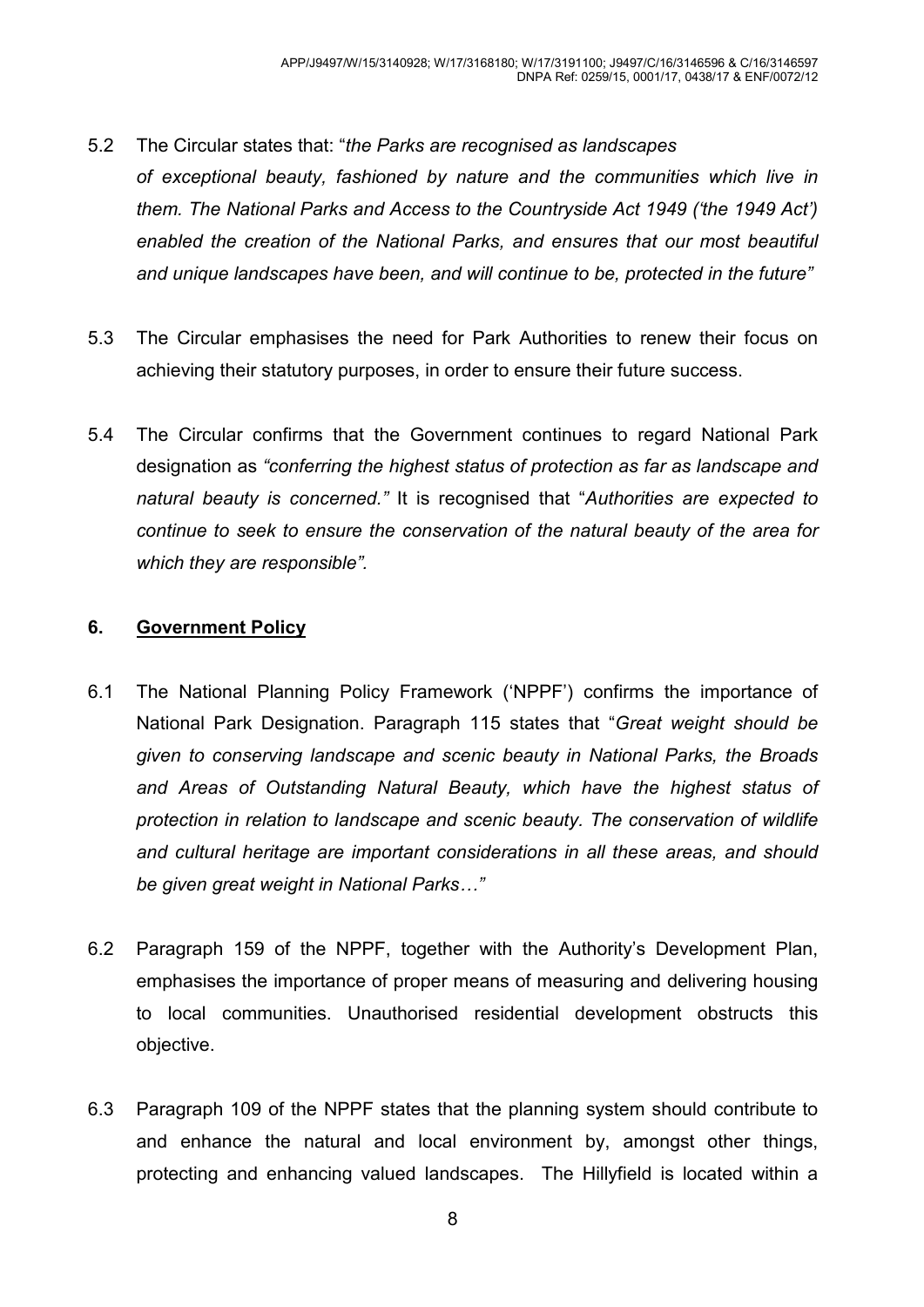National Park and, as mentioned in Mr Peter Leaver's Proof of Evidence, in a "valued landscape" for the purposes of paragraph 109.

#### **7. The Prior Notification Ref: 0259/15** (PINS Ref. APP/J9497/W/15/3140928)

- 7.1 The prior notification received 22 May 2015 proposed the erection of two buildings 14.3m x 13.6m and 24.6m x 7.9m in the former quarry on the land. The smaller building was intended to serve as a tool and machinery store, and the larger an open fronted pole barn to be used for the storage of rough cut timber for air drying.
- 7.2 In a decision letter dated 18 June 2015, the Authority indicated that in its view the buildings were not reasonably necessary for the purposes of forestry on the land. As such, the buildings were not considered to be permitted development under Schedule 2 Part 6 Class E GPDO and an application for planning permission would be required for the proposed development.
- 7.3 This decision reveals the fundamental difference in view between officers of the Authority and its forestry witness on the one hand and the Appellant and his advisers on the other about the definition of forestry and what constitutes a lawful forestry use.

## **8. Reasonable Requirements of Forestry**

8.1 It is well settled law that growing trees and setting land aside to grow trees will amount to forestry. It is also well settled that operations associated with felling and extracting timber are part of the forestry process and fall within a forestry use of the land. The question which arises in these appeals is the extent, if at all, to which other operations, uses and activities which are taking place at the Hillyfield (or which are proposed) can properly described as forestry or ancillary to forestry or reasonably necessary for the purposes of forestry.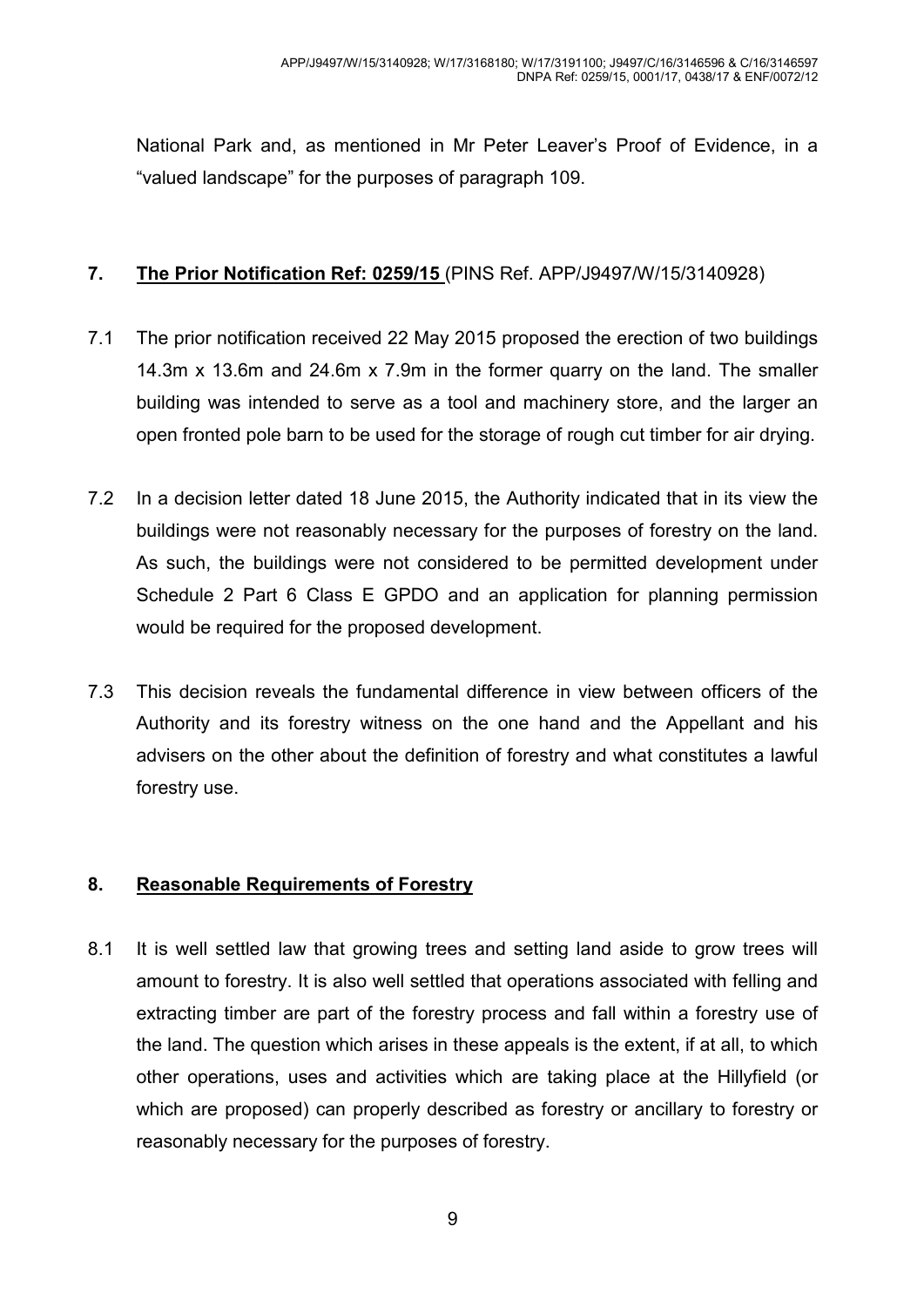- 8.2 The test whether a use should be regarded as ancillary to the primary use of the land is a test of functional relationship rather than of extent. It is an objective test which has regard to ordinary practice rather than the particular practice at the premises in question.
- 8.3 This test is an objective test and requires due regard to *"ordinary and reasonable practice".*
- 8.4 The Authority relies on the independent view of Mr Charles Dutton, Chartered Forester, to show what should be considered *"ordinary and reasonable"* forestry practice and whether that which has been done on site, or is proposed to be done on site, is reasonably necessary for the purposes of forestry*.*
- 8.5 Ordinary and reasonable forestry practice includes stacking felled timber, air drying and extraction.
- 8.6 It does not include on-site splitting logs for firewood and storage of that firewood in an on-site permanent building for seasoning, prior to sale direct from site. It does not include milling or planking timber using a sawmill within an on-site permanent building and then storing the planks in that building to season, prior to sale direct from site. It does not include the on-site manufacture and finishing of benches, fencing panels, gates, garden structures, sculptures, rocket logs, etc.
- 8.7 Applying the Millington test of "*ordinary and reasonable practice*" the Authority does not believe that the activities described in 8.8 can properly be described as forestry or ancillary to forestry.
- 8.8 The milling of timber when carried out within the woodland (particularly if using a mobile saw mill) may be considered to be incidental but when it is within a permanent building is considered to be an industrial process.
- 8.9 It is accepted that there may be a reasonable requirement for a modest tool and machinery store on the land. The practice of using lorry bodies for storage is not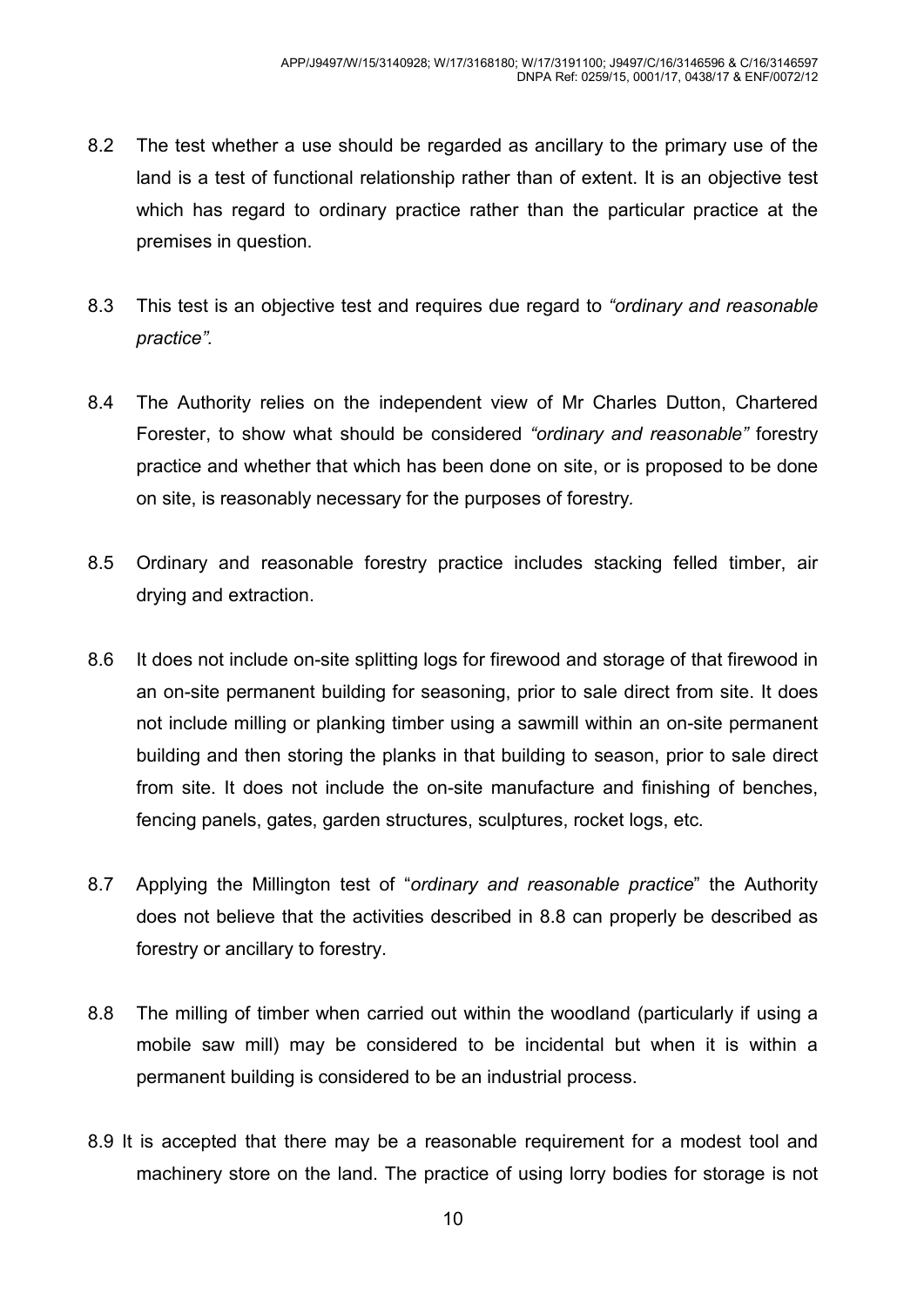supported, as evidenced by Enforcement Notice (1). In an email dated 11 December 2015 (Appendix JA4) following a meeting on 12 November 2015 an officer of the Authority invited the Appellant to submit a new prior notification in respect of a tool / machinery store and indicated that *"it is likely that officers would now be in a position to confirm that it would have no objections to such a building within the quarry".* 

- 8.10 No such prior notification has been submitted.
- 8.11 When considering the prior notification received 22 May 2015, subject of this appeal, for the erection of two buildings, the Authority had no power to make a split decision. The case officer's delegated report (Appendix JA5) makes it clear that the Midlothian case and the Millington case were considered and applied to the facts.
- 8.12 The Authority remains firmly of the view that any building intended for the drying of split firewood or planks pending sale direct from site is not reasonably necessary for the purposes of forestry and therefore not permitted development. The same goes for the proposed barn as a secure tool/machinery store. It is not reasonably necessary for the purposes of forestry and in any event it is excessively large.

#### **9. The Prior Notification Ref: 0001/17** (PINS Ref. W/17/3168180)

- 9.1 The Prior Notification submitted on 3 January 2017, proposed the 'erection of barn' for forestry purposes on agricultural land in a valley meadow location towards the southern edge of the applicant's land holding, adjacent to an area where timber from the adjacent woodland is being stored. The site is not within the wooded area.
- 9.2 This proposal was for an open fronted barn to provide dry workspace (part enclosed) and a welfare room.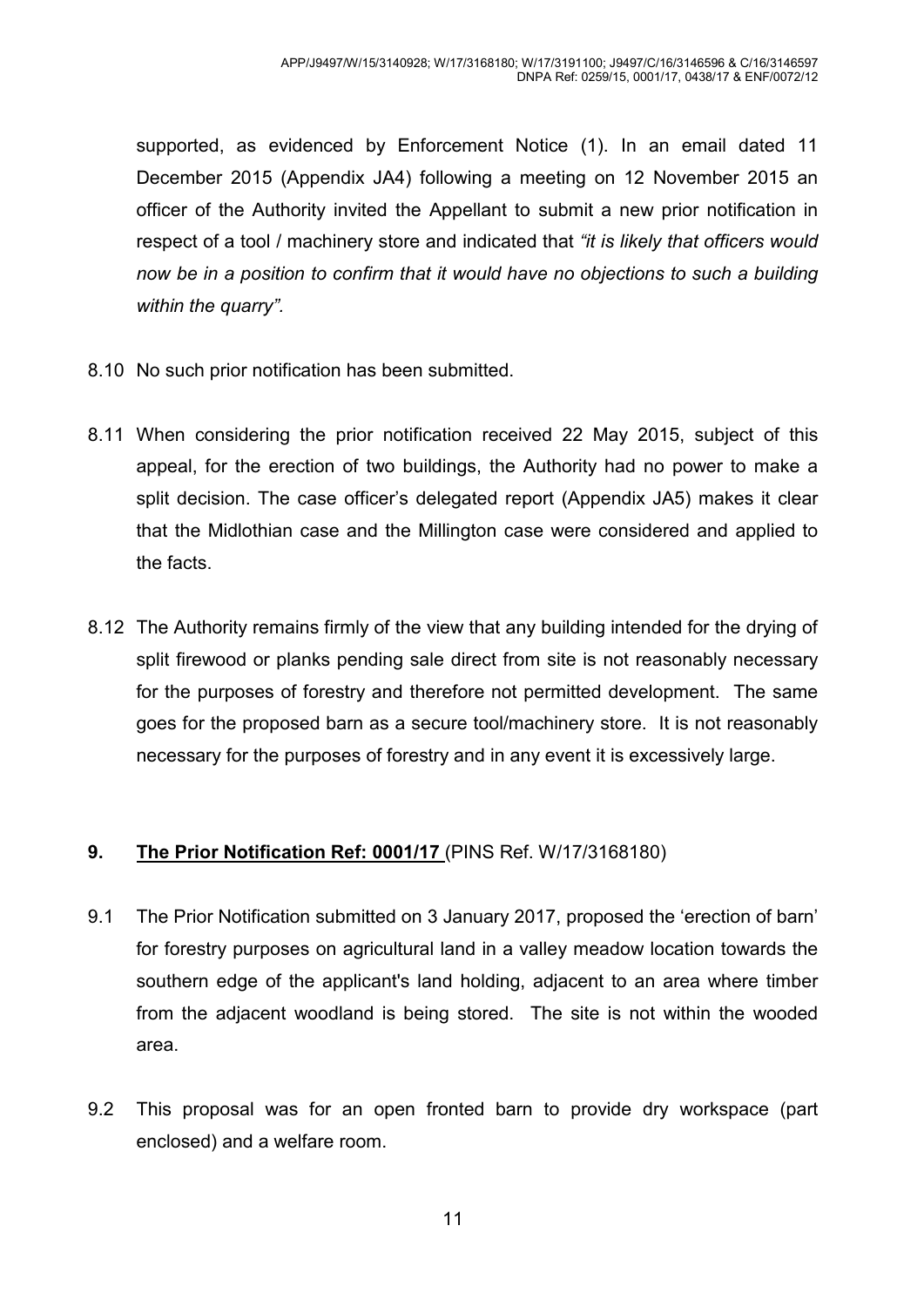- 9.3 In the Authority's view, the building was not proposed to be erected on land used for the purposes of forestry and the workshop and welfare room were not reasonably necessary for the purposes of forestry. Apart from replacing various existing structures, no detailed justification of the need for the workspace or welfare facilities was given and as forestry by its nature is cyclical and seasonal with longer periods of minimal or no activity within the woodland, a permanent building for these purposes and of this size, on agricultural land, was considered excessive.
- 9.4 In terms of landscape character, although there is timber being stored on the land adjoining the application site, it is an agricultural meadow in a valley location. The landscape character of the area is set out in the comments from the Trees and Landscape Officer, who advised that "the site is within a small field associated with broadleaved woodland in 1D Inland Undulating Elevated Land. It will be an isolated building out of character with this landscape type and neither conserving nor enhancing the character of the landscape as is required by policy DMD5. Even though the building will not be in the public view, the impact on the character of the landscape is not considered to be compatible with National Park designation." If a planning application was made, this development would be considered to be contrary to policy DMD5 as well as policies COR1, COR3, DMD1a, DMD3 and DMD7. A copy of the Authority's Trees and Landscape Officers comments can be found at Appendix JA6.
- 9.5 Under these circumstances, it was considered that the building proposed was not reasonably necessary for the purposes of forestry on the application site and that planning permission was therefore required for the building.

#### **10. Planning Application Ref. 0438/17** (PINS Ref. W/17/3191100)

10.1 This application proposed an 'ancillary forestry building (21m x 9.27m)'; with a ground floor area of 160m2. It was stated to be identical in size to application 0001/17, with the exception of the roofline being raised by 500mm to allow for the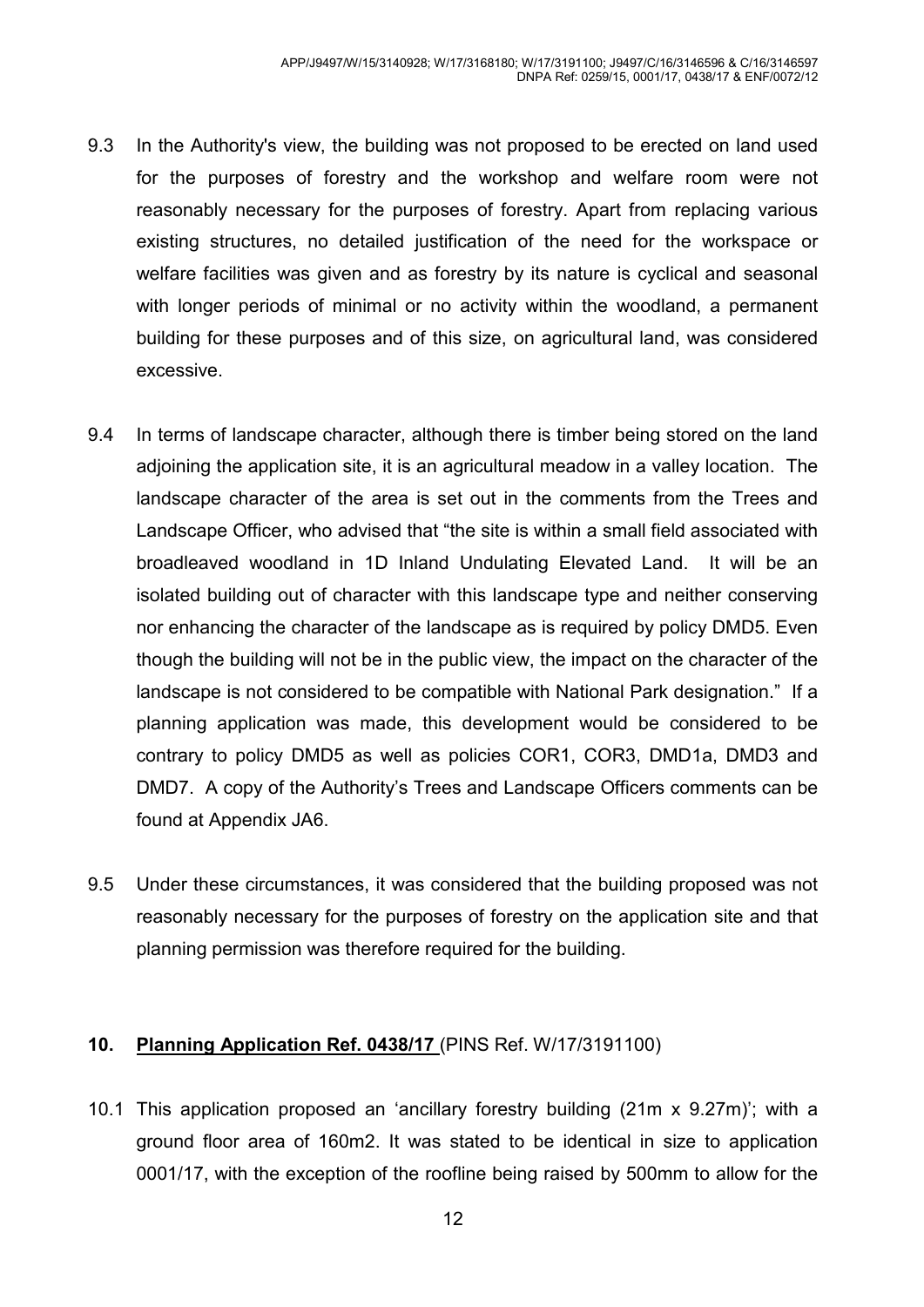provision of 2 x 2 single bed dormitories in the roofspace and a shower/wash room for volunteer workers.

- 10.2 The building is to be sited in a very similar location to that proposed under 0001/17 on agricultural land, not within the wooded area, towards the southern edge of the applicant's land holding, adjacent to an approved hardstanding area. It comprises a building with a floor area of 20m x 8m, with an overall ridge height of just under 6m. The building is part open fronted to its northern elevation.
- 10.3 The accommodation comprises a lower floor "welfare area" and upper floor dorm rooms with shower. The remainder of the building is shown as providing workspace.
- 10.4 The applicants 'Planning Statement' that accompanied this application describes each of the various elements proposed in the building:-
- 10.5 Covered workspace To be used in foul weather, as a central working space and meeting place for working groups, for volunteer event days, for the storage of tools, refuelling of equipment, general maintenance activities and a timber drying space for on-site projects. Additionally, it will allow for wet weather activities such as stripping wood, sharpening fence posts and bagging charcoal, making tree guards, fences, gates and so on.
- 10.6 Welfare room To provide for the daily needs of workers (meals, tea breaks), meetings, first aid space, electrical charging point and a comfortable warm rest space for the workers. A good quality rat proof kitchen area is also said to be required. It is stated this area is to replace a slightly larger facility located in nearby pasture (a welfare tent).
- 10.7 Sleeping accommodation As many workers are on site for periods of several days or longer, the applicant stated that they need somewhere to stay overnight; the expectation is that volunteers would stay for free and are not paid. It is stated that if workers were to stay in local B & B's or hotels, the cost would totally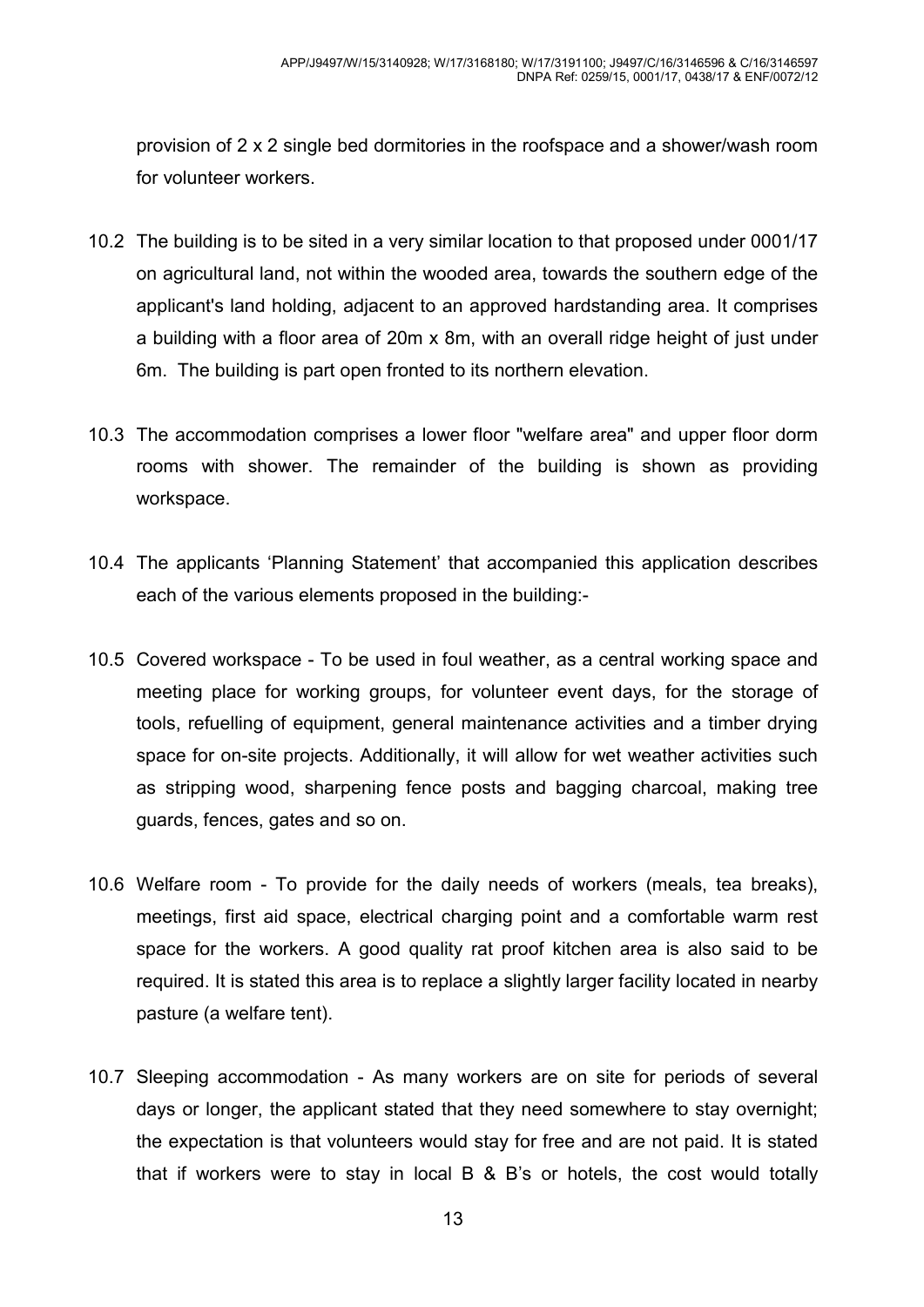undermine the business model, therefore, accommodation akin to a hostel is, they state, required on site.

- 10.8 It is noted in the supporting information that seasonal workers currently stay on site in 2 caravans or a yurt, stating that rights under the Caravan Act could be used to accommodate them for most of the year, if they were removed once unoccupied. However, the applicants do not consider this to be logistically possible. Having all of the accommodation in one single place is seen as preferable by the applicant.
- 10.9 The location of the building, on agricultural land, not woodland, is given so as to be as far away from residential properties as possible to minimise noise disturbance, to allow access to running spring water, and be sited next to the approved hardstanding.
- 10.10 The applicant's less-intensive methods of woodland management are to be commended; however, it is still the view of the Authority that this building proposed, particularly as it now includes residential accommodation, is not reasonably necessary for forestry management. Many of the activities stated to be proposed for the building are not necessary for the management of the woodland but are more additional/desirable activities (drying of logs for firewood, splitting of logs and so on). It is considered these activities could be carried out off site. The open days and training events are also not considered reasonably necessary for the forestry management of this site.
- 10.11 The NPA's Tree and Landscape Officer notes that forestry operations are, by nature, cyclical and does not feel there is a need for a permanent building of the nature proposed to meet the forestry management needs of this relatively small woodland; accordingly, there is no need for permanent residential accommodation.
- 10.12 The application site lies within a small field, is remote and isolated. The field system in this area is thought to be mid to late medieval, and whilst some hedges have been removed to create larger fields, the field system is largely intact. Local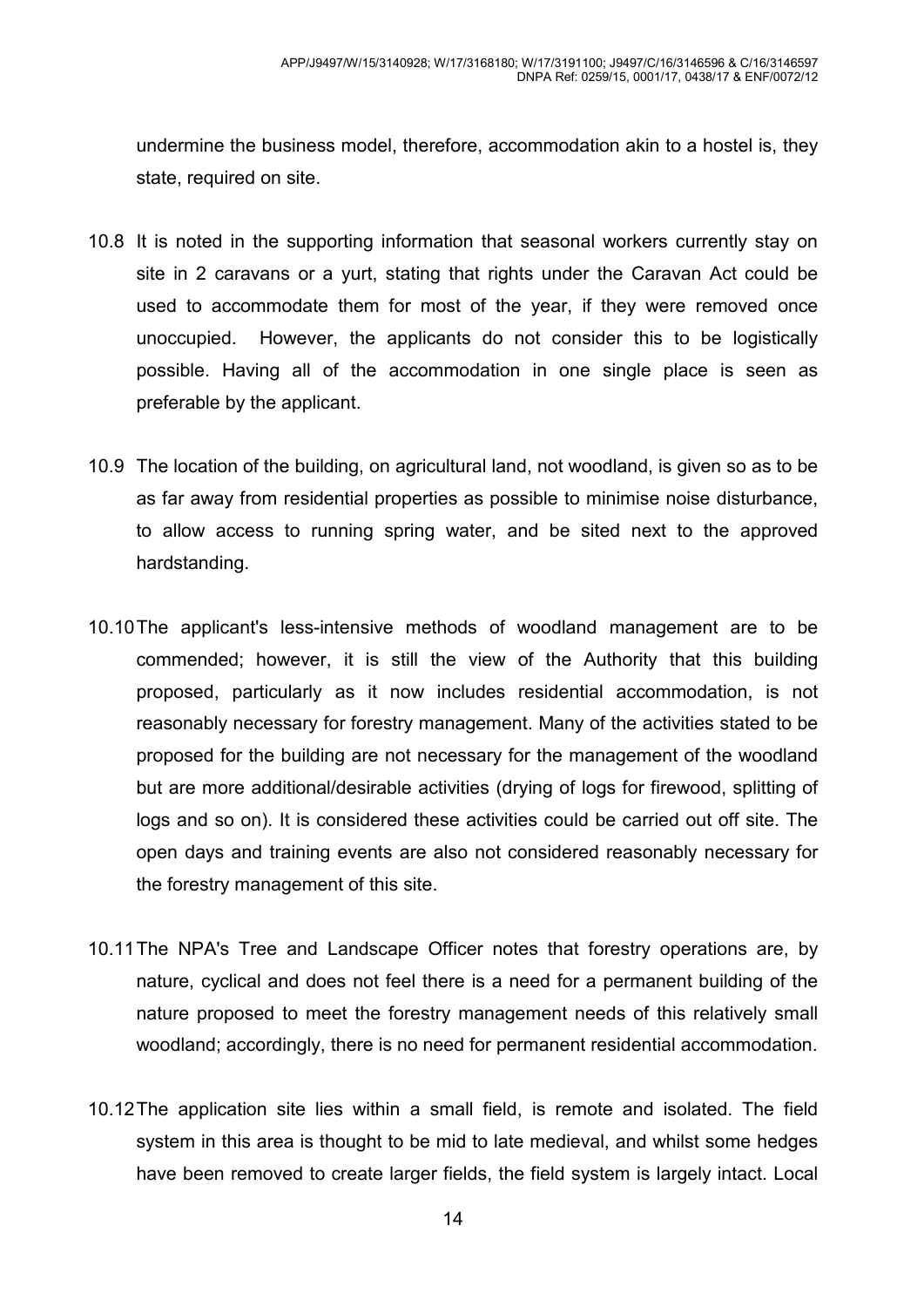Plan Policy DMD5 requires proposals to conserve and/or enhance the character of Dartmoor's landscape; the proposal fails to do this, in that it will have a detrimental impact upon the historic field system and pastoral character of the area, failing to respect the tranquillity and remoteness of the site.

- 10.13A refusal of a similar building on land to the south (Court Gate Farm, DNPA ref.0058/16; PINS ref.J9497/W/16/3151497) was dismissed on appeal by the Inspectorate, noting that National Parks have the highest status of protection in relation to landscape and scenic beauty, and that isolated buildings that impact upon the character of the landscape are not compatible with the purposes of National Park designation.
- 10.14 The Authority relies on the independent view of Mr Peter Leaver of the David Wilson Partnership to provide evidence of the landscape impact of the proposed developments*.*
- *10.15* One of the reasons why this application was refused on 31 October 2017 that the building proposed was not deemed necessary for the management needs of the woodland. The proposal was considered to represent unsympathetic development which, by nature of its isolated location, size, scale and residential accommodation, is considered to be detrimental to the character of the area, failing to enhance the special qualities of Dartmoor's landscape, specifically the pastoral character of the fields and the strong medieval field patterns. Furthermore, the proposal was considered to fail to respect the tranquillity and remoteness of the site.
- 10.16 With a floor area of 20m x 8 m and an overall ridge height of just under 6m, the proposed building is considered to be excessively large for its proposed use as an 'ancillary forestry building'. The flue pipe and cluster of five Velux rooflights are to facilitate the residential element of the proposal and introduce domestic features that would not normally be accepted on a forestry or agricultural building.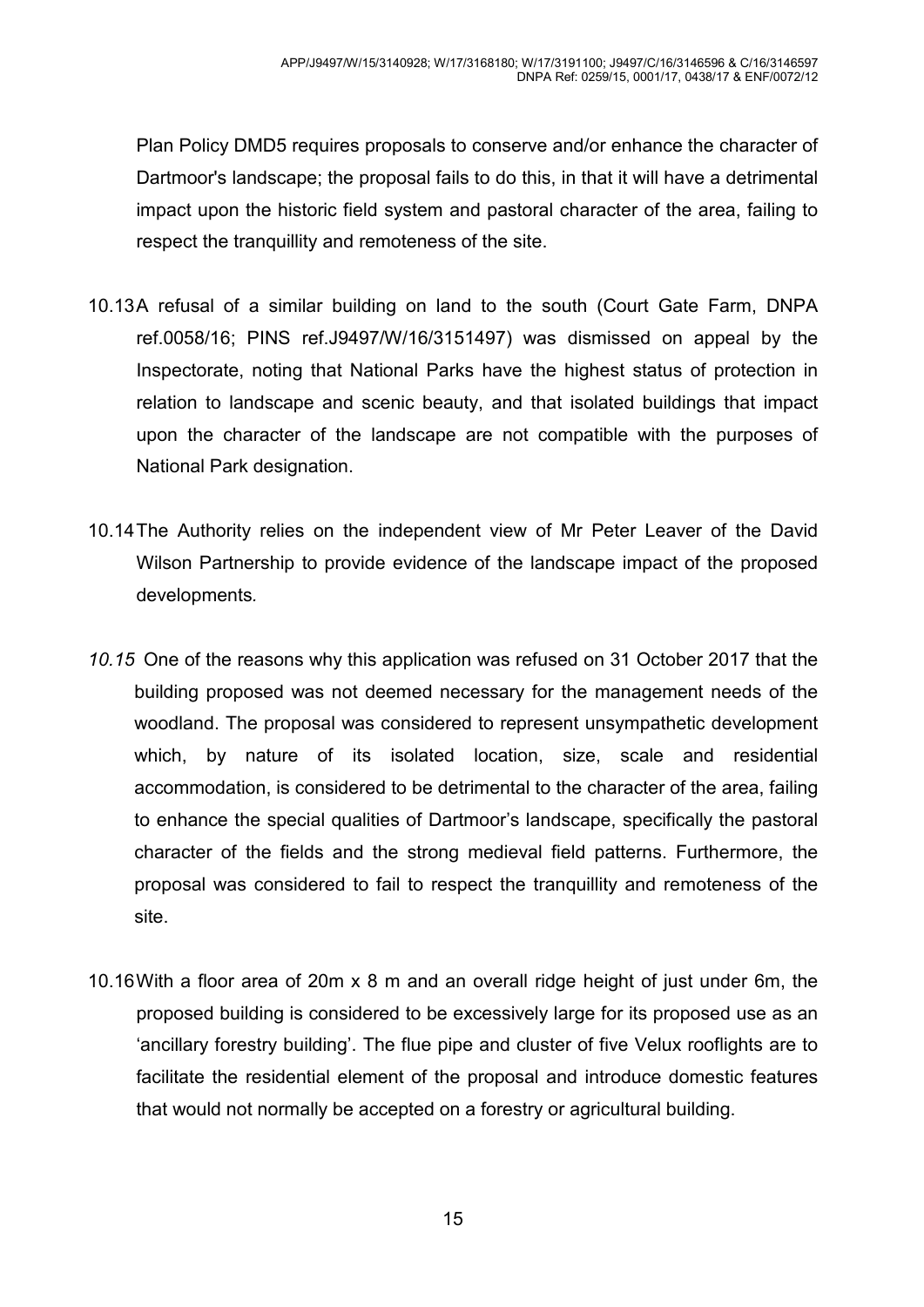10.17 No information was provided with the application to demonstrate that foul drainage/grey water from the development (the shower/wash room) will be adequately dealt with. Given the nearby watercourse, there is a risk of water pollution. The proposal thereby conflicts with COR1, COR3 and COR8 in that it fails to demonstrate that there will be no adverse effects on water quality, along with the environmental element of sustainable development as set out in the NPPF at Paragraphs 7 and 17 which requires development to conserve and enhance the natural environment, a key element of which is preventing pollution.

#### **11. Material Change in Use – Enforcement Notice (1)** (PINS Refs. C/16/3146596)

- 11.1 The Enforcement Notice issued in January 2016 alleged a material change of use of the Land and required all uses other than agriculture to cease. On 20 December 2016 the Authority issued a Notice under section 173A(1) of the Town and Country Planning Act 1990 (Appendix JA7). This Notice sought to correct the Enforcement Notice by making it clear that there is a long-standing forestry use of the land which the Notice was not intended to affect. It was never the intention of the Authority to require the forestry use to cease.
- 11.2 The Enforcement Notice as corrected alleges a material change of use of the Land by introducing uses for residential purposes, recreational purposes and running courses and activities available to the public, with or without payment.

#### **(a) Use for Residential Purposes**

- 11.3 There is clear evidence that there has been a residential use at the Hillyfield. This use has included caravans, a yurt and a building on the Land. It is not accepted that this use is ancillary to the lawful forestry or agricultural uses of the Land.
- 11.4 Evidence of residential use may be found in written statements made by third parties writing in support of the Hillyfield. Some examples include:
	- Carolyn Mills stayed for 5 weeks Jan/Feb 2015 and 2 weeks July 2015.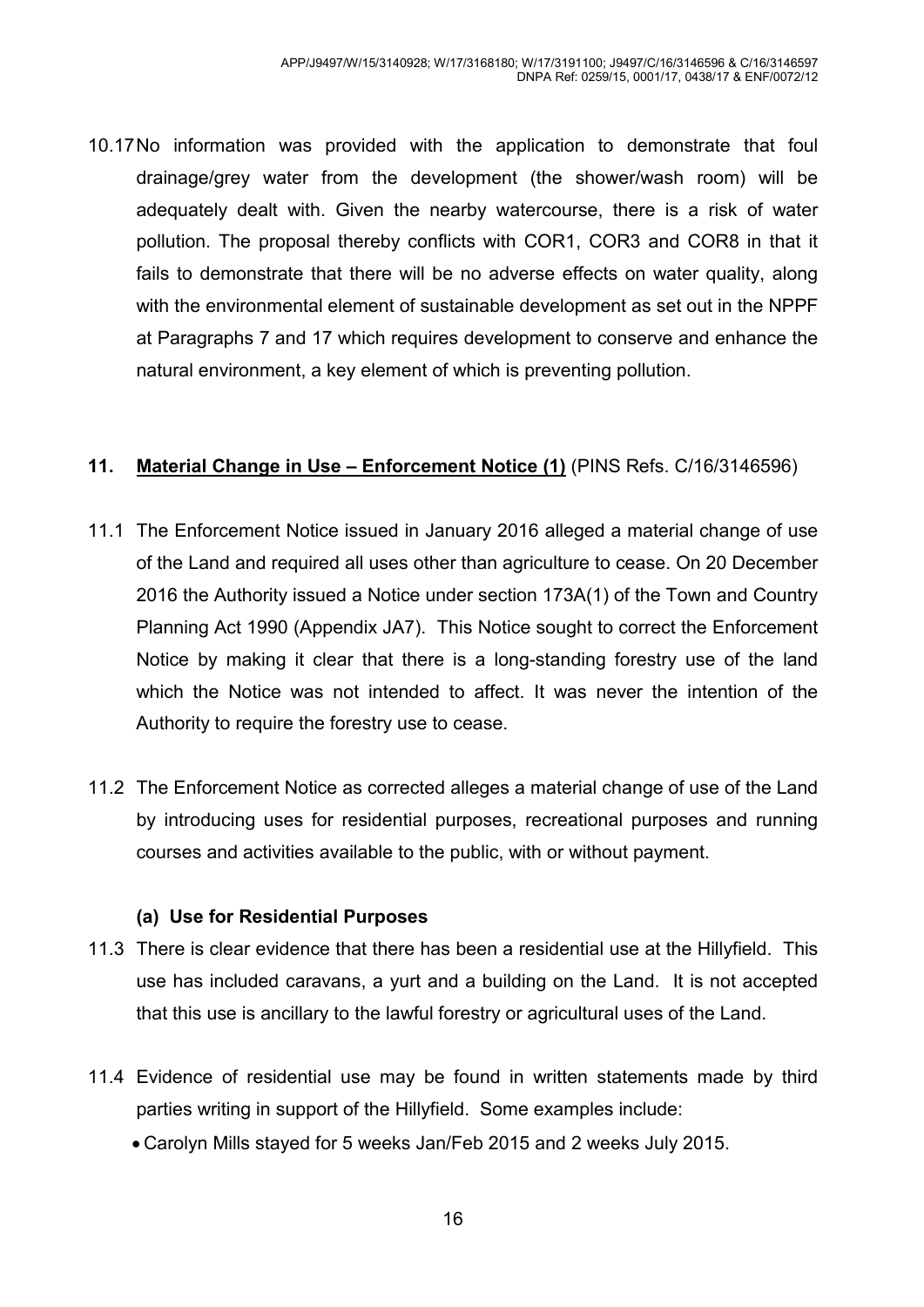- Luke Butler stayed 1-23 December 2014 in a '*shack in quarry'* and May 2015 in a yurt.
- Koen van Gotha stayed 6-20 May 2013 in a '*lakeside caravan'*.
- 11.5 The Authority is of the view that this residential use cannot properly be characterised as ancillary to forestry, because it is not '*ordinary and reasonable'*  forestry practice. On the contrary, it is highly unusual.
- 11.6 The Authority has considered whether permitted development rights to use caravans or temporary structures to accommodate seasonal agricultural workers might be applicable. However, such permitted development rights are predicated upon the removal of the caravan or structure from the Land at the end of the season. This has not been the case at Hillyfield where it appears that both touring caravans have remained on the Land all year round, for more than 3 years. The Authority also understands that the yurt has not been removed from the land, merely stored on the land and the base for the yurt is a permanent feature.
- 11.7 There are strong policy objections to any residential use on the Hillyfield. The Development Plan contains detailed policies, including COR2, COR15, DMD23 (see Appendix JA12), to protect the natural beauty and special qualities of the National Park and prevent sporadic residential development in the open countryside.
- 11.8 Paragraph 115 of the NPPF states:

 *"Great weight should be given to conserving landscape and scenic beauty in National Parks, the Broads and Areas of Outstanding Natural Beauty, which have the highest status of protection in relation to landscape and scenic beauty. The conservation of wildlife and cultural heritage are important considerations in all these areas, and should be given great weight in National Parks and the Broads."* 

11.9 Any residential use brings a high risk of harm and/or disturbance to natural beauty, wildlife, conservation interest and tranquillity.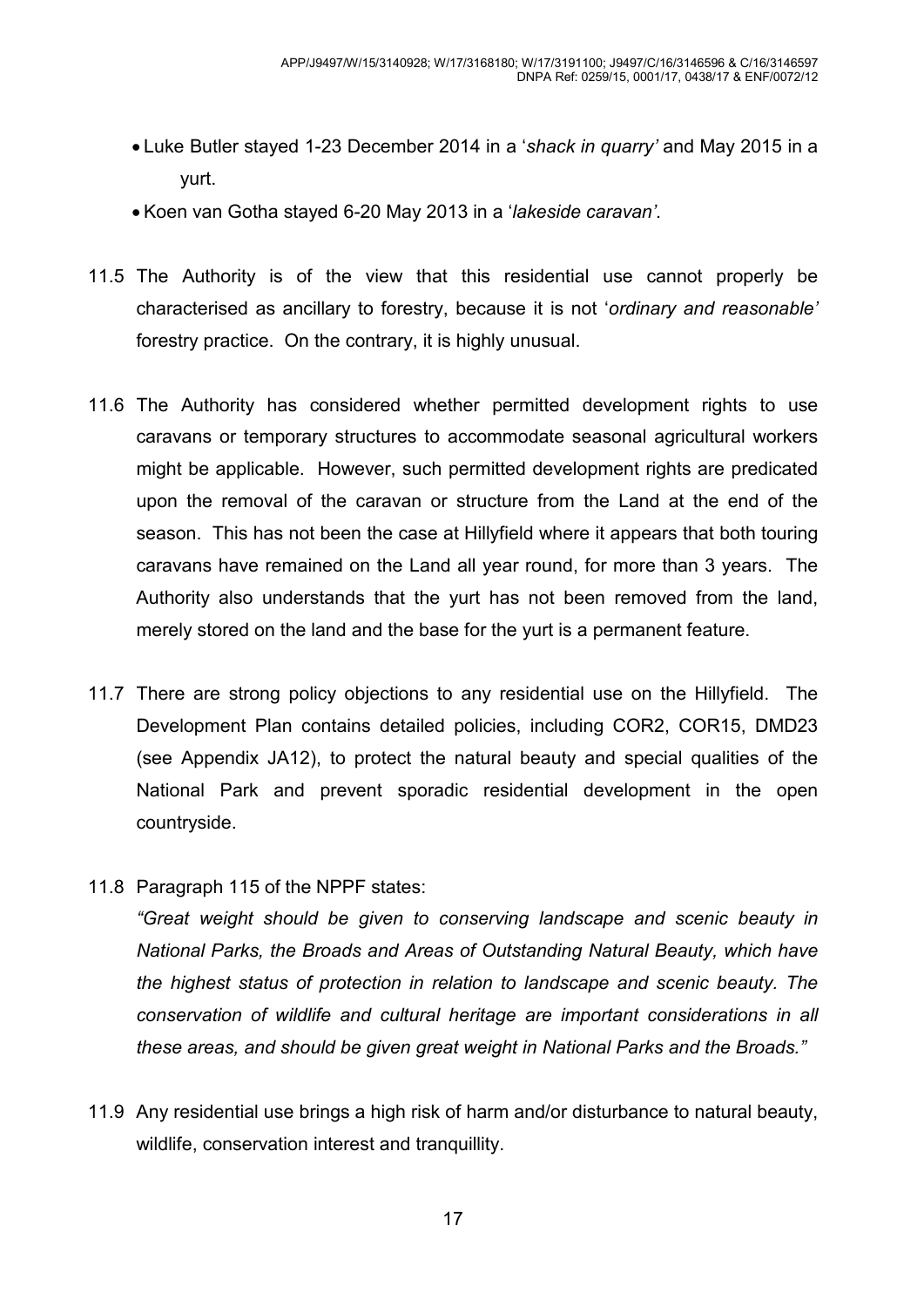11.10 The Authority is also aware of a written representation from the Environment Agency (Appendix JA8) expressing serious concerns about the siting of caravans for residential purposes at the Hillyfield, due to flood risk and the particular vulnerability of caravans in flood events.

#### **(b) Use for Recreation and Courses**

- 11.11 There appears to be no dispute that the Hillyfield has been used as a venue for recreation and courses. It is not clear what the full extent of this use has been, nor what proportion has been informal, what proportion organised but without payment and what proportion on a business (chargeable) basis. However, comments from participants make it clear that some events / activities have been social, some educational and some on a more commercial basis.
- 11.12 The Hillyfield website (Appendix JA9) advertises monthly volunteering days as well as other opportunities to join activities and events on the land. Evidence can also be found in written statements made by third parties writing in support of the Hillyfield. Some examples include:
	- Christopher Haley bonding and team building day with work colleagues.
	- Karen Benson volunteering on a weekend to build a stone circle.
	- Alhor Byrne Hillyfield olympics, archery, Frisbee.
	- Andy Davison social gatherings.
- 11.13 These activities cannot properly be characterised as ancillary to forestry, because they are not 'ordinary and reasonable' forestry practice. While activities and events involving volunteers to help with forestry tasks and operations may be ancillary, social and sporting events, entertainment and recreation are not ancillary to forestry. As such, the Authority believes that these activities are separate unauthorised uses of the land, with no functional link to the lawful uses of forestry and agriculture.
- 11.14 In his Statement of Case, the Appellant asserts that these activities have not exceeded 28 days in any calendar year and as such are permitted development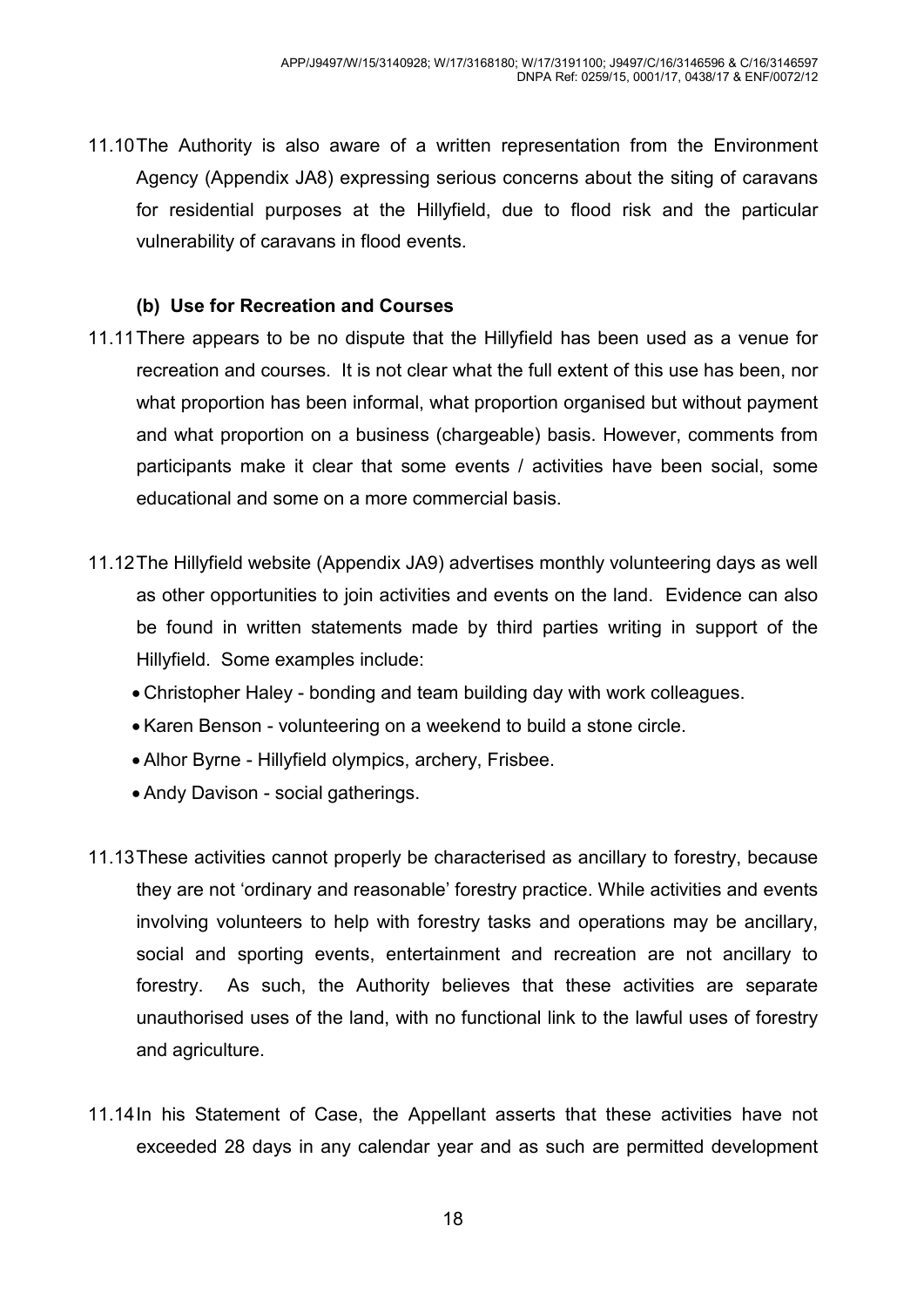under Schedule 2 Part 4 Class B GPDO 2015. The Authority does not agree that permitted development rights can be relied on.

- 11.15 The field kitchen and tented workshop structures exist to support and facilitate the use for courses and recreation. These structures, due to their design, method of construction and attachment to the land are not considered to fall within the definition of buildings contained in Section 336(1) Town and Country Planning Act 1990 but are an integral component of the use of the land for recreation, courses and events.
- 11.16 In any event they are not inconsiderable structures on the land. They offer shelter and facilities to people learning woodcraft and skills and to people attending events and activities. They are part and parcel of the use of the land for courses and recreation. They have been on the land on a continuous basis for more than 3 years. Every day upon which the field kitchen, or the tented workshop, is present erected on the land counts as 1 day of permitted development rights under Schedule 2 Part 4 Class B GPDO 2015. It follows that permitted development rights have been exceeded for 3 consecutive years.
- 11.17 The Authority is not set against any use of the land for courses or recreation. However, it is important that any use is properly controlled, in terms not only of the number of events/courses which may take place, but also the arrangements to ensure that structures are removed when not in use. Also, in the context of the mixed use proposed by the Appellant under the ground (a) appeal, the Authority is very concerned to put appropriate safeguards in place to ensure that recreational use or business (courses) use does not become the dominant activity on the land.

#### **(c) The Siting of Lorry Bodies used for Storage Purposes**

11.18 In the Authority's assessment, the two lorry bodies sited in the quarry are not buildings, but rather moveable structures. As such, they constitute a use of the land rather than operational development. The lorry bodies are used for storage purposes, including tools and machinery.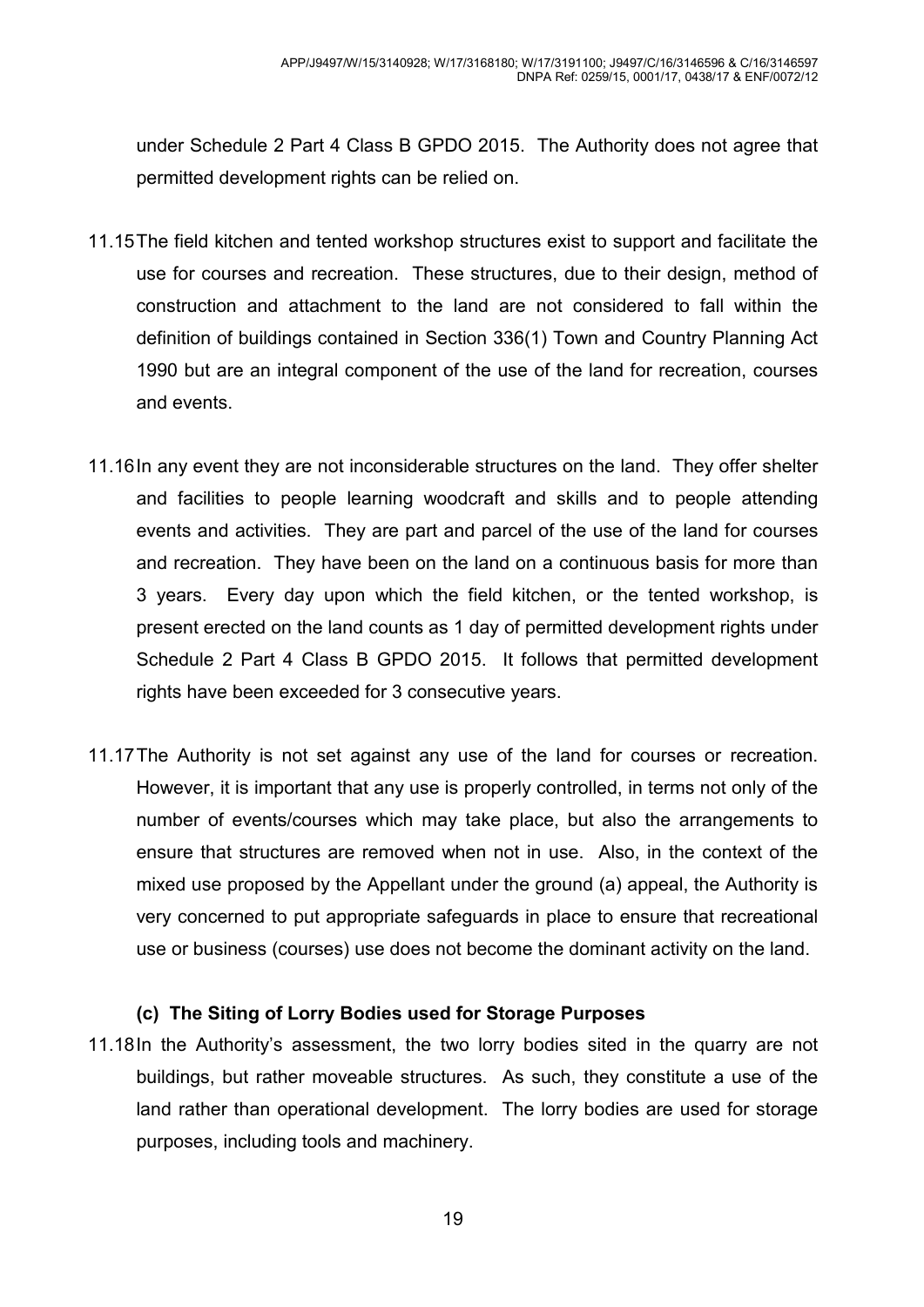- 11.19 The Authority is of the view that this storage use cannot properly be characterised as ancillary to forestry because it is not 'ordinary and reasonable' forestry practice. The vast majority of forestry contractors take their tools and equipment with them to site and would never contemplate leaving them on site overnight. In the relatively rare instances that a landowner has a self-managed woodland, there may be an application for planning permission or a prior notification for a modest tool store building. It is highly unusual for lorry bodies to be used for this purpose. It is certainly not ordinary and given the adverse visual impact it is not considered reasonable.
- 11.20 The Appellant contends that this storage use is immune from enforcement action by virtue of Section 171B(3) Town and Country Planning Act 1990, in that the lorry bodies have been on the land for more than 10 years. The Authority does not agree. It is well settled law that the introduction of a new unauthorised use into a planning unit creates a new chapter in the planning history and 'resets the clock' under Section 171B. It follows that when a residential use, a recreational use and a use for courses etc. were introduced at Hillyfield, within the past 6 years, a new mixed use was started, including the siting of lorry bodies use for storage purposes. Even if the lorry bodies have been on the land for more than 10 years, the use enforced against has not subsisted for more than 10 years and is still susceptible to enforcement action.
- 11.21 Notwithstanding the above, the Authority has site visit notes and photographic evidence that show that the lorry bodies have not been located in the former quarry for more than ten years. A visit to the former quarry in September 2007 noted "one touring caravan only on site - lot of domestic paraphermalia, kiddies bikes, bar-b-q, etc. Caravan open and contains cloths and cooking apparatus, etc." During a subsequent site visit in September 2008, officers noted that the "old quarry contains one rigid lorry, one Luton lorry body, one boat on trailer, one shed full of tools and plant, one fitted out touring caravan, one tracked swing shovel, one quad bike, one saw bench, coils of wire fencing, various timber cuts. Shed has two small solar panels on eaves. Lorry has four solar panels on roof." A redacted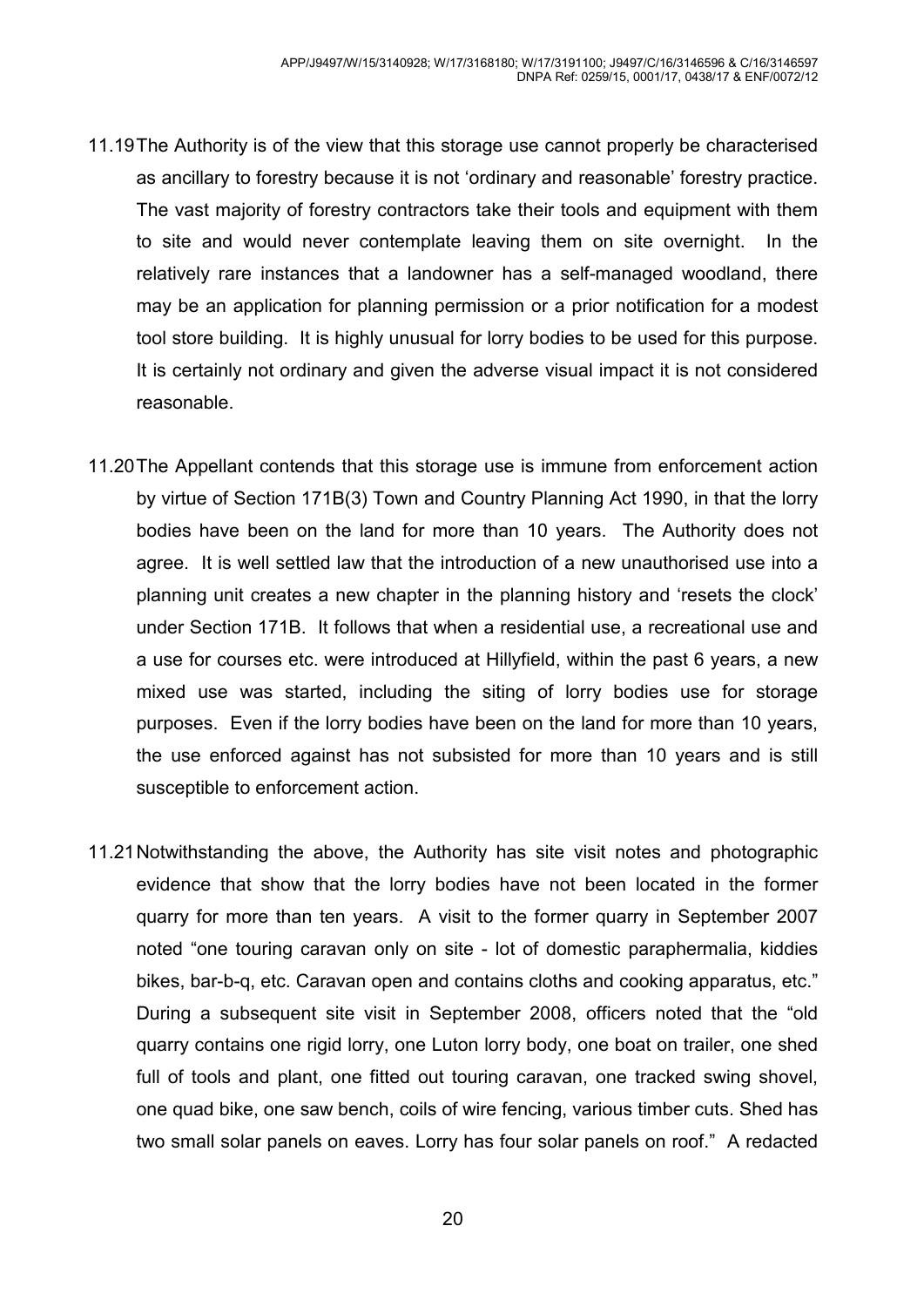copy of these site visit notes and photographs taken during the visits can be found at Appendix JA10.

#### **12. The Deemed Planning Application**

- 12.1 The Appellant seeks the grant of planning permission for a mixed use of agricultural, forestry, recreation and the running of courses and activities.
- 12.2 In considering its response to the deemed application for planning permission, the Authority notes that the land has the benefit of permitted development rights under Schedule 2 Part 4 Class B GPDO 2015 which allow for recreation, courses and activities for up to 28 days in a calendar year. In the absence of any indication from the Appellant as to the extent of the proposed use for recreation, courses and activities, the Authority believes that there is an in principle objection to the proposed use. However, this in principle objection may be capable of resolution by the imposition of appropriate conditions.
- 12.3 The Development Plan sets out a clear policy of restraint on unjustified development in the open countryside of the National Park. Policies in the Development Plan seek to resist the proliferation of new buildings, save where there is clear justification, for example through an evidenced functional need. While the focus of many policies is the built environment, the same principles of protecting the open countryside from unjustified development holds true for land use.
- 12.4 The Authority has concerns about the paraphernalia which will accompany any unauthorised recreational or events use. The field kitchen and the tented workshop are both examples of the type of structure which could be erected on the land for use in association with recreation or events. It is not clear that these structures can be controlled as 'buildings'.

21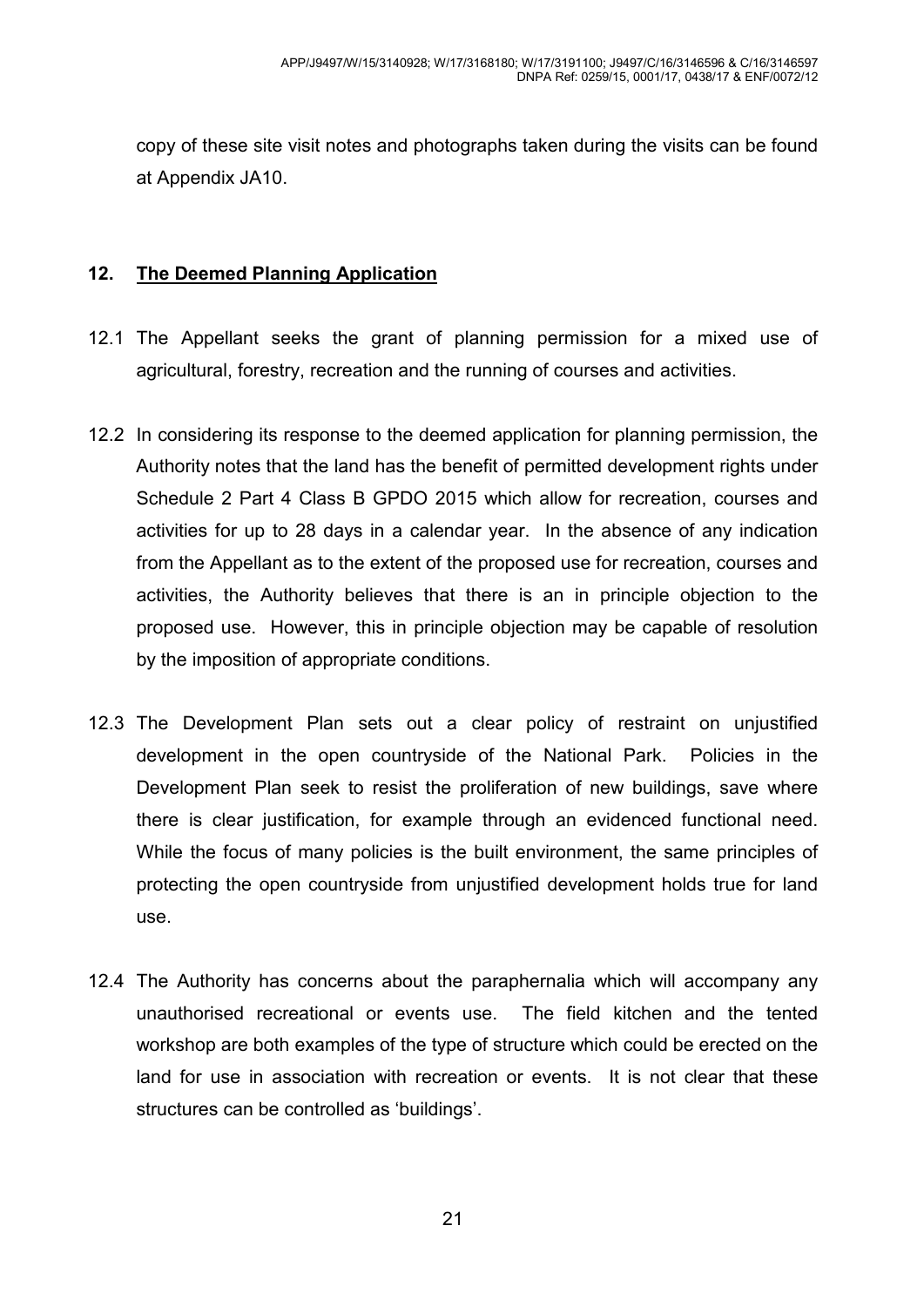12.5 The Authority is concerned about the impact of any recreational use or use for events and courses on the character and appearance of the site. Policy DMD5 in the Development Plan states:

*"Development proposals should conserve and/or enhance the character and special qualities of the Dartmoor landscape by:* 

- **Respecting the valued attributes of landscape character types identified in the** *Dartmoor National Park Landscape Character Assessment;*
- *Ensuring that location, site layout, scale and design conserves and/or enhances what is special or locally distinctive about landscape character;*
- *Retaining, integrating or enhancing distinctive local natural, semi-natural or cultural features;*
- *Avoiding unsympathetic development that will harm the wider landscape or introduce or increase light pollution;*
- *Respecting the tranquillity and sense of remoteness of Dartmoor".*
- 12.6 The field kitchen and the tented workshop are both examples of structures erected to facilitate and support recreation, events and courses. The Authority believes that they have an adverse visual impact and detrimental impact upon the landscape character of the site. People attending the site are likely to have an expectation of shelter, toilet and handwashing facilities. This will increase the pressure for structures and solutions which, although strictly may be outside the scope of planning control, are a consequence of the permitted use.
- 12.7 More intensive use for recreation, events and courses, also engages sustainability considerations. The site is relatively remote and almost all visitors are likely to travel by private motor vehicle. It is not a sustainable location and there is a strong sustainability objection to any business use or development. However, the Authority needs to have a clearer understanding of the mixed use proposed by the Appellant. A low key use for courses, with a limit on numbers of events and participants, where the courses have a direct relevance to the woodland setting, may be acceptable. An uncontrolled ability to organise and run courses of any description, would be unlikely to accord with the Development Plan.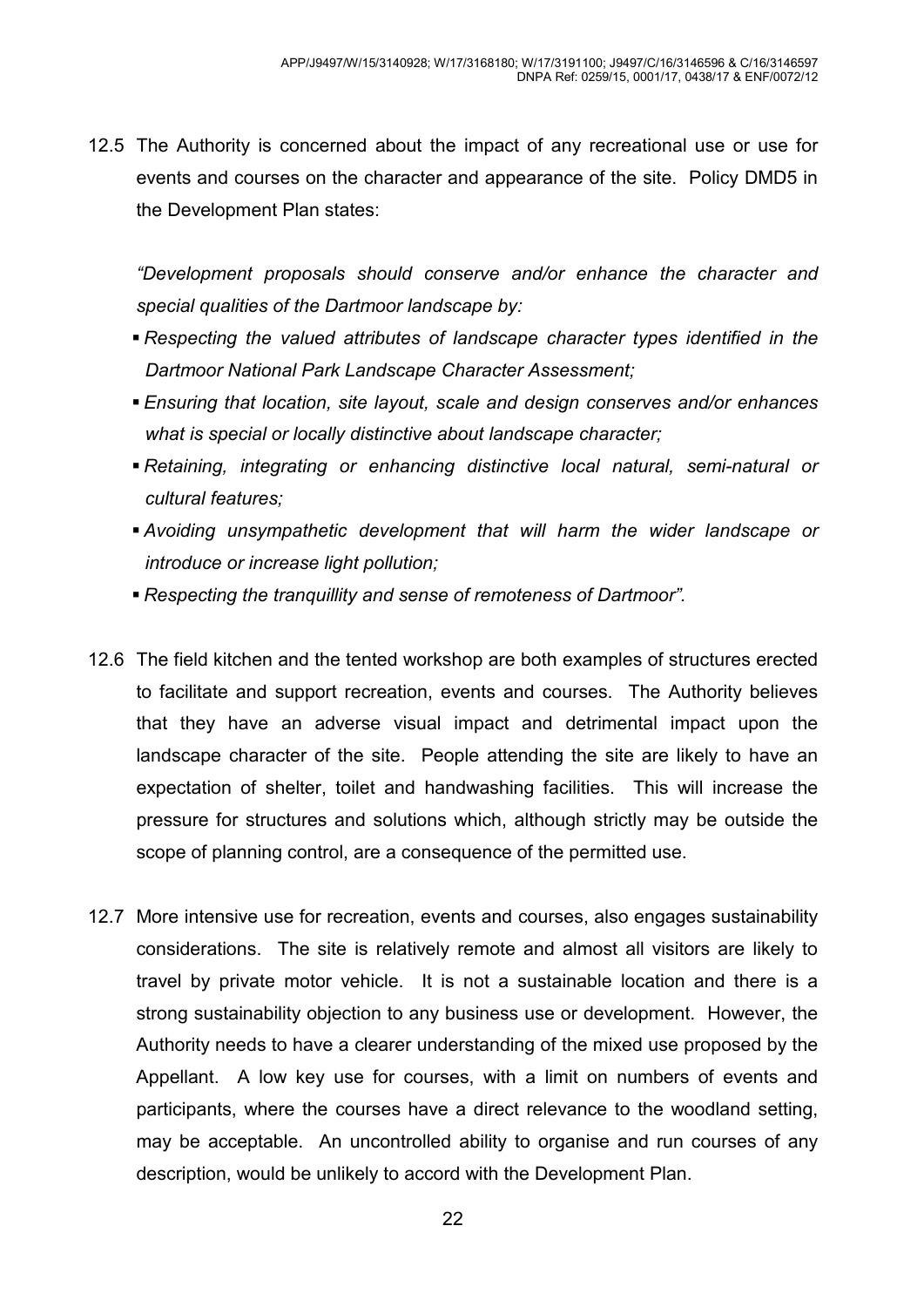12.8 Recreation and other 'events' are very broad terms. The Authority expects organised recreational events to respect the special qualities of the National Park and avoid harm to conservation value, tranquillity or character. Policy DMD31 deals with the provision of new recreational or leisure facilities. The policy makes it clear that proposals should conserve or enhance landscape character and that a focus on the intrinsic qualities of the National Park is expected:

*"Planning permission for recreational development will be granted where development is:* 

- *(i) To provide or improve information or interpretation services based on promotion of education or enjoyment of the special qualities of the National Park; or*
- *(ii) For small scale enterprises based on the intrinsic qualities of the National Park or the improvement or extension of existing permitted visitor facilities; or*
- *(iii) For the provision or improvement of indoor and outdoor recreation, leisure and sports facilities serving the needs of local communities within the National Park where those facilities are well related to the settlement they are intended to serve and are accessible; or*
- *(iv) To establish footpaths, community paths or other recreational routes across the countryside.*

*Proposals should conserve or enhance landscape character including views from publicly accessible locations and the biodiversity, geodiversity and cultural heritage qualities of the locality. Planning agreements will be needed for the ongoing management of recreation, leisure or sports facilities provided as part of the development."* 

12.9 While there would be no objection to occasional, low level informal recreation on the land, the Authority does not believe that the broad thrust of the Development Plan would support large scale organised recreational events or activities, or promotion of the Hillyfield as a venue for events and entertainment.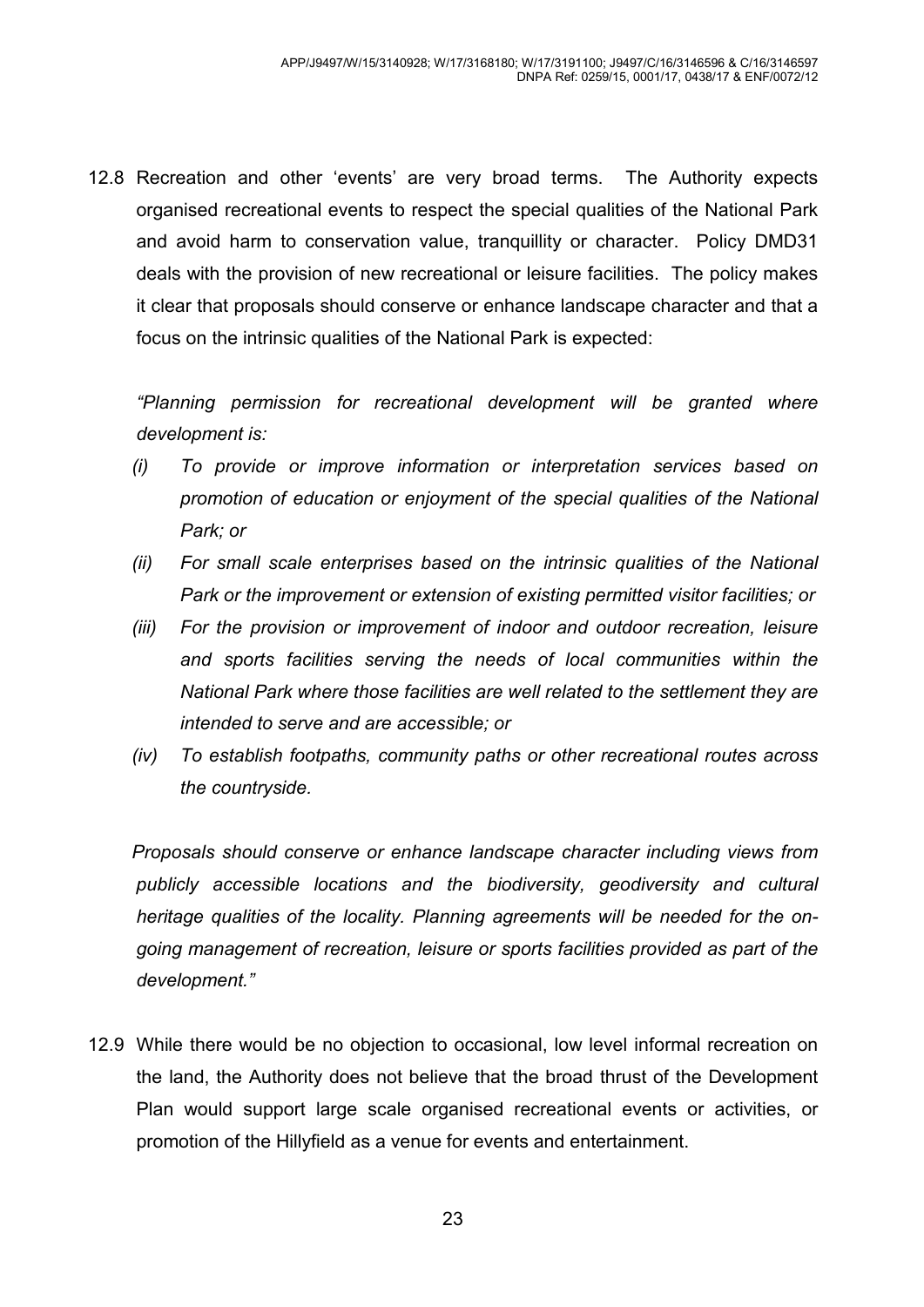# **13. Operational Development – Enforcement Notice (2)** (PINS Refs. C/16/3146597)

- 13.1 Enforcement Notice (2) refers to two open fronted timber clad single storey buildings with low dual pitched roofs, two compost toilets and a timber yurt platform. These buildings can be seen in photographs at Appendix JA11. No planning permission has been granted for the erection of these structures. No prior notification was served in relation to the proposed erection of these structures, so they cannot rely on permitted development rights for forestry or agriculture.
- 13.2 The photographs show that the main use of the two buildings is to store planked timber or cut firewood prior to sale.
- 13.3 A building is defined in s.336 of the T&CPA 1990 as including any structure or erection and any part of a building as so defined, but does not include plant or machinery comprised in a building. The usual tests for whether a structure is a building – those of size, permanence and attachment to the land - derive from the leading cases of *Barvis Ltd –v- SofS (1971)* and *Skerretts of Nottingham –v- SofS (2000).*
- 13.4 Applying these tests to the structures:
	- **A) Size:** the two open fronted buildings are quite large, and clearly larger than a typical moveable structure such as a touring caravan or a portacabin. The two compost toilets and timber yurt platform are somewhat smaller in size but are considerably larger than the 2.14m square wooden kiosk considered in *R (Westminster City Council –v- SofS [2002]* and found by the High Court to be a building. The buildings appear to be mutually dependent for stability and are too large or complicated to have been delivered to site in one piece.
	- **B) Attachment:** it is not clear to what extent the structures are attached to the land, rather than just resting on it.
	- **C) Permanence:** the buildings have been in the same location on the site for well in excess of 12 months**.** They are not designed to be moved or transported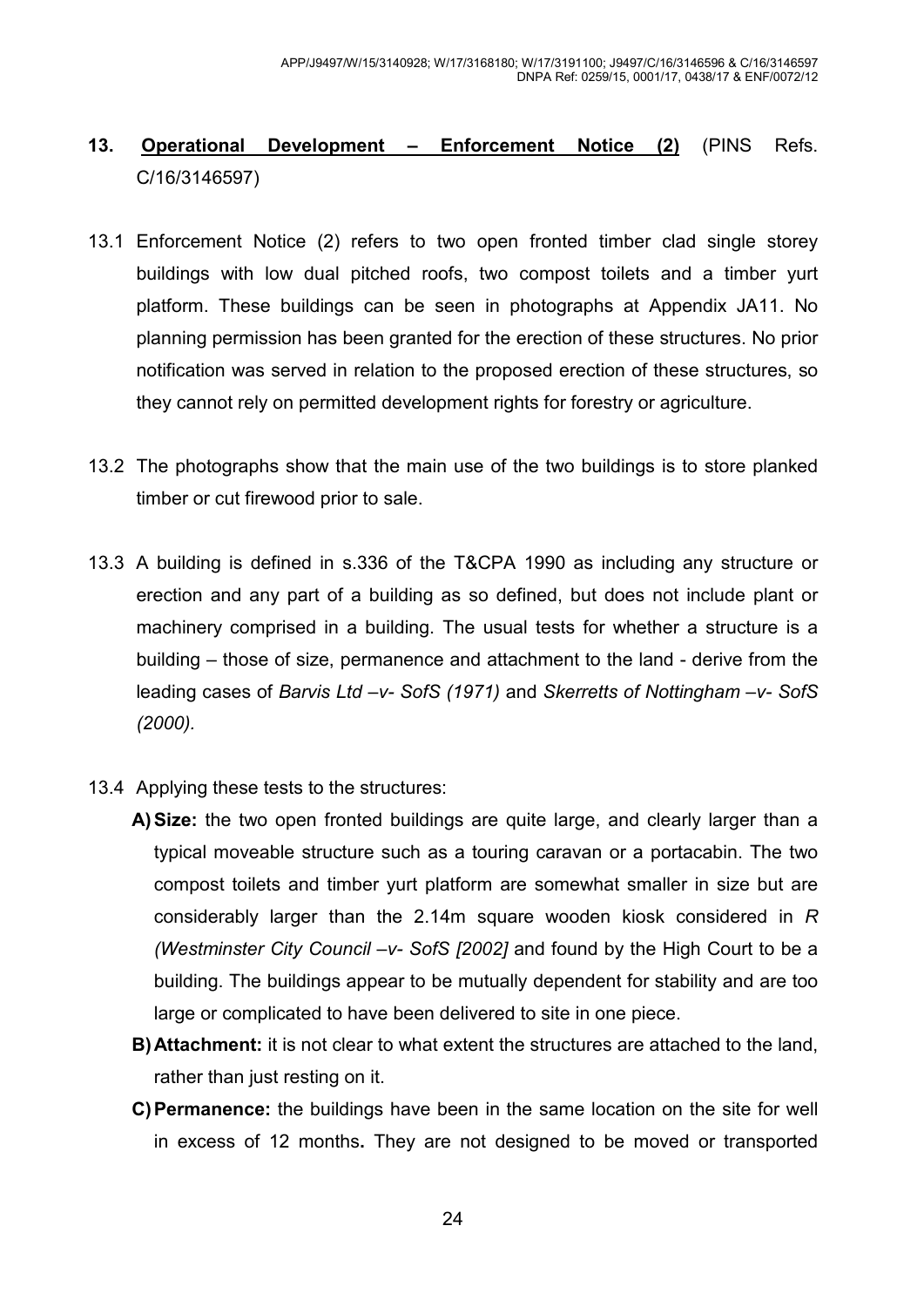around the site or from the site. They have a significant degree of permanence within the landscape.

- 13.5 Applying the above tests, the erection and retention of the buildings is considered to constitute unauthorised building operations.
- 13.6 This is not a forestry use of the land, but rather a business and residential use.

#### **14. The Development Plan**

- 14.1 The development has been assessed against the policies of the Development Plan (extracts set out in Appendix JA12 (if not sent with questionnaire)):
- 14.2 **Core Strategy Policy COR1** combines national and local objective and priorities for sustainable development. It underpins the whole Local Development Framework and sets out fundamental criteria with which to assess all development proposals.
- 14.3 The development at The Hillyfield fails to comply with this policy, in particular:
	- • *(g) the provision of high quality design and construction* the structures erected on site are utilitarian and unattractive, without cohesive design or construction.
	- *(h) respect for and enhancement of the character, quality and tranquillity of local landscapes and the wider countryside* – the development is dischordant with the woodland within which it sits. Any residential presence will change the character of the land and the day to day activities of life have an inevitable impact upon tranquillity.
- 14.4 **Core Strategy Policy COR2** establishes a settlement hierarchy with a range of larger settlements (Local Centres) to act as a focus for essential facilities, within which local housing needs should be met. There is also provision for some limited development in or next to the smaller Rural Settlements to meet local affordable housing needs. All land within the National Park which does not fall within a Local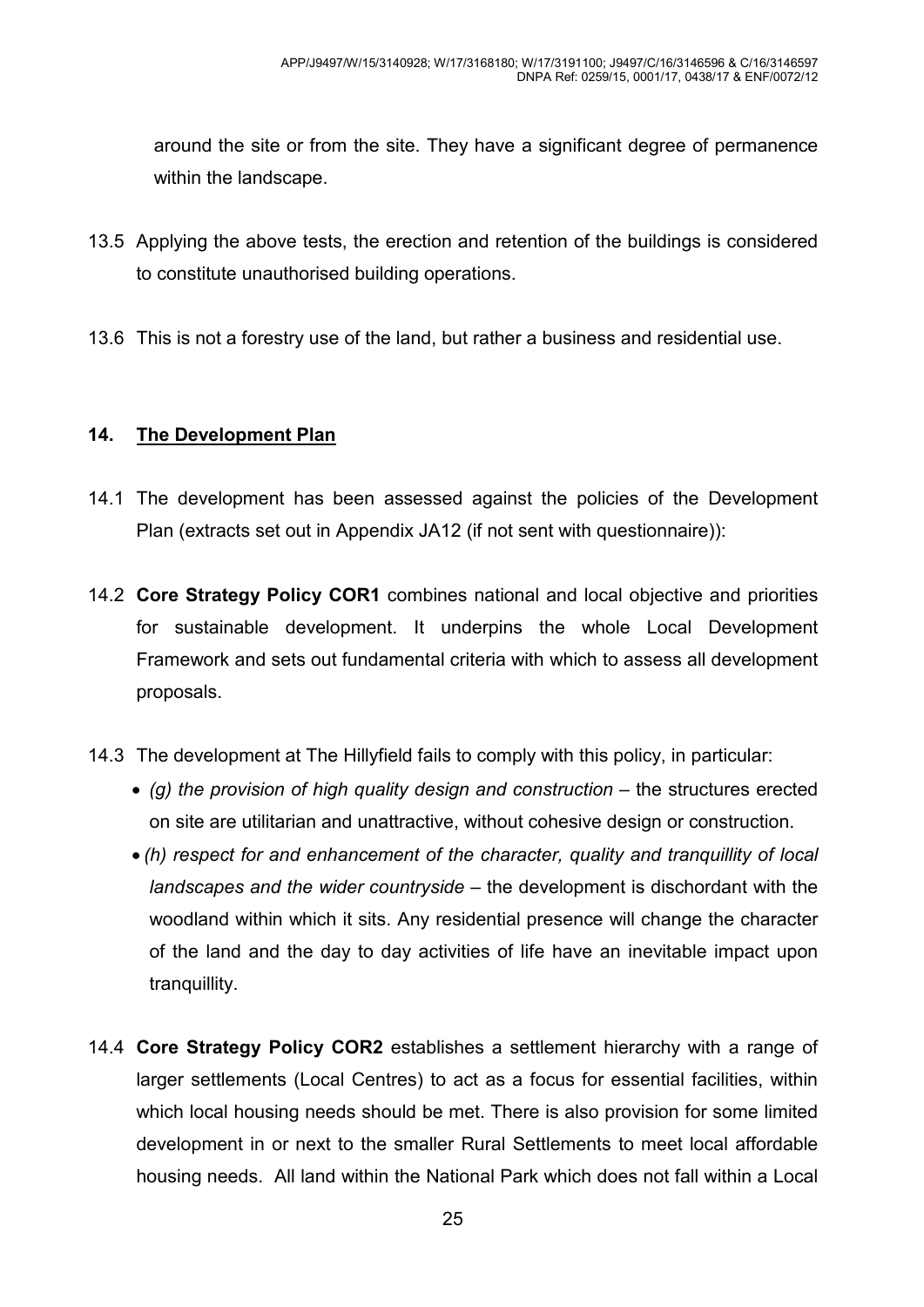Centre or Rural Settlement is treated as open countryside, and has the strictest control on development.

- 14.5 The use of the appeal site for residential purposes is contrary to COR2.
- 14.6 There is a general presumption against residential development within the open countryside of the National Park unless there are exceptional circumstances as set out in National Guidance and policies of the Development Plan. This is to protect the countryside against unjustified development and to ensure the sustainability of new development by locating it in existing settlements able to provide services. There are some limited exceptions to this rule, such as dwellings essential to serve the needs of an agricultural holding.
- 14.7 **Core Strategy Policy COR3** emphasises the importance of conserving features such as woodlands, trees and wildlife habitats.
- 14.8 The Hillyfield plantation is designated as ancient woodland and, together with 'Tom's Brake' woodland opposite, is also designated on the Section 3 Conservation Map required by the Wildlife and Countryside (Amendment) Act 1985 as 'Woodland of Conservation Importance'. The map shows areas of moor, heath and woodland whose natural beauty it is, in the opinion of the Authority, particularly important to conserve.
- 14.9 The proposal would have a detrimental impact upon the character of the area, contrary to Local Plan policies COR1 and COR3 in that it does not respect or enhance the character, quality or tranquillity of the local landscape, or features that contribute to Dartmoor's special environmental qualities.
- 14.10 **Core Strategy Policy COR4** contains an expectation that development will be appropriate in scale and layout to the site, using appropriate external materials and making the best sustainable use of the site.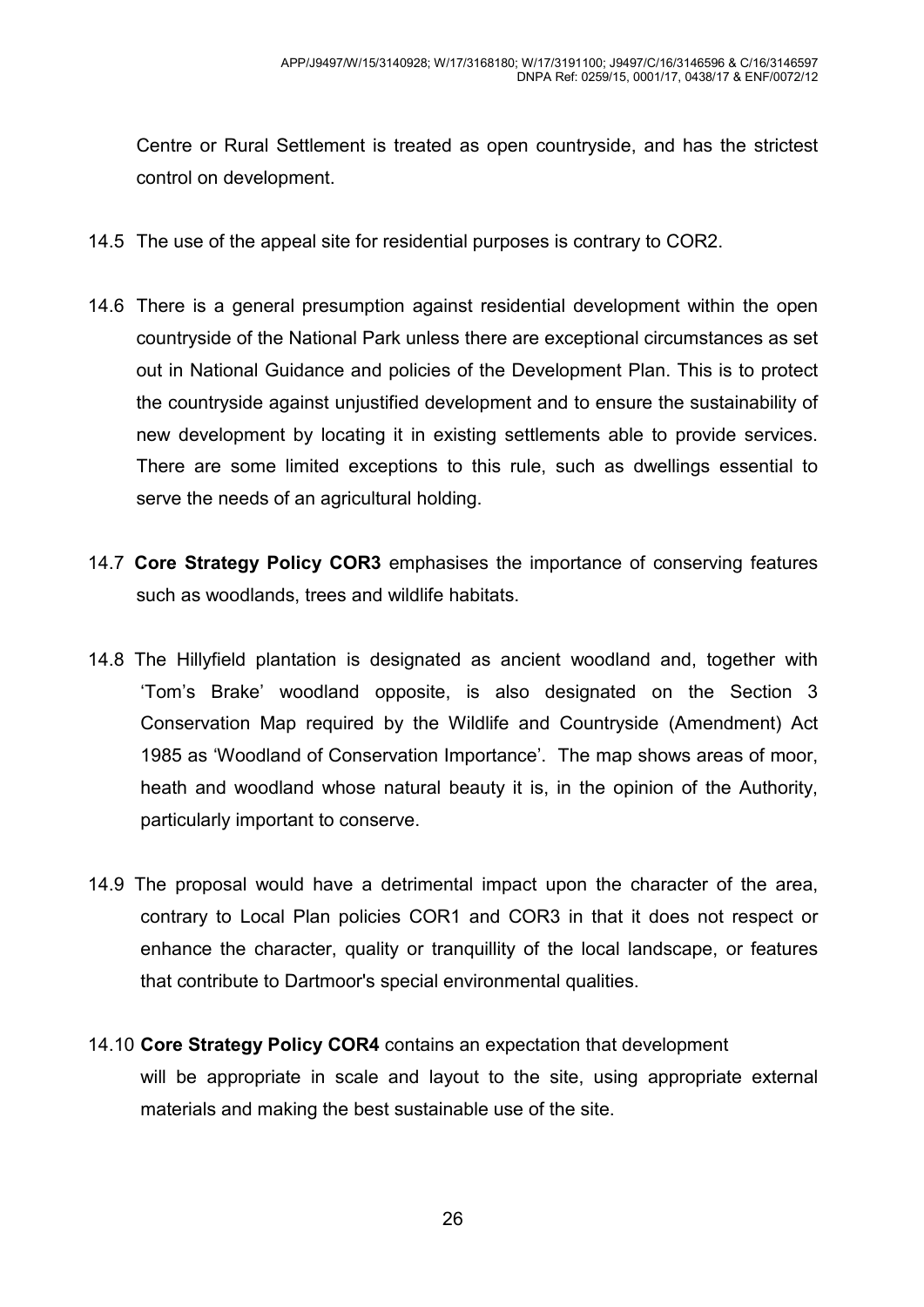- 14.11 Several structures have been erected in various locations on the land of mixed size and poor quality of design and construction. The structures are neither attractive nor locally distinctive and given their intended use for nonforestry/agricultural purposes, are in an unsustainable location.
- 14.12 The proposed 'barn' or 'ancillary forestry building' is much larger than the other structures on the site and is to be constructed on agricultural land in a valley meadow location. This would take up valuable grazing land, would be prominent in the landscape and be wholly unsympathetic to the woodland.
- 14.13 It is considered that the development is not in conformity with Policy COR4.
- 14.14 **Core Strategy Policy COR8**  Given the nearby watercourse, there is a risk of water pollution. The proposal thereby conflicts with COR1, COR3 and COR8 in that it fails to demonstrate there will be no adverse effects on water quality, along with the environmental element of sustainable development as set out in the NPPF Paragraph 7 and 17 which require development to conserve and enhance the natural environment, a key element of which is preventing pollution.

#### 14.15 **Core Strategy Policy COR11**

 The Dartmoor National Park Management Plan identifies a number of special qualities of Dartmoor. One of these special qualities is "remoteness and tranquillity" which is seen as including:

- peace and quiet
- remoteness
- solitude
- unspoilt natural beauty
- wide open spaces

14.16 The use of the land for residential purposes detracts from the special qualities.

14.17 It is submitted that the everyday activities associated with people staying on the land inevitably impinge on tranquillity in terms of the number of people staying on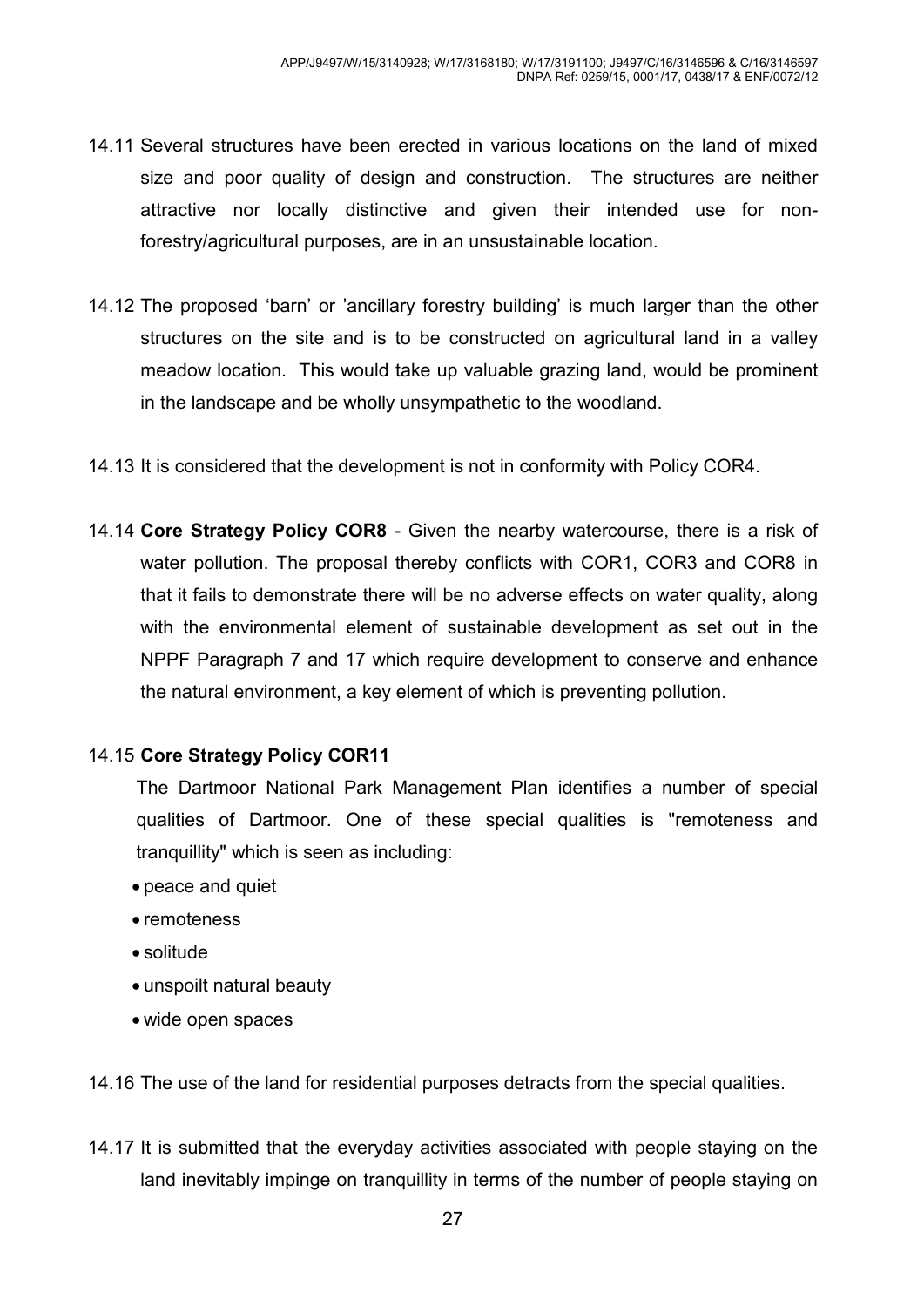site, visitors and associated vehicle movements. This erodes the special qualities, engaging Policy COR11.

- 14.18 **Core Strategy Policy COR15** establishes the principle of balancing the provision of housing against the environmental constraints that apply across the National Park. It provides that opportunities for new open market housing will be very limited and any development will need to be in Local Centres where it can be clearly shown to help in the delivery of affordable housing for local needs:
- 14.19 The Authority deals with a wide range of situations in which people seek to live in the open countryside of the National Park. Some convert agricultural buildings; some site mobile homes; some live in the most unlikely buildings and structures. However, the policy position remains the same – outside Local Centres there has to be exceptional justification for residential use.
- 14.20 The recent planning application seeks a permanent residential use of the land. The use may not be proposed in conventional "bricks & mortar" dwellings, but it is nevertheless a proposal for a permanent residential development in the countryside within a National Park, an area with the highest designation for landscape protection.
- 14.21 The Authority does not believe that there is any overriding justification, sufficiently weighty so as to depart from the policies of the Development Plan and set aside the great weight which must be given to the conservation of the open countryside of the National Park.
- 14.22 **Policy DMD1b** states that within the Dartmoor National Park, the conservation and enhancement of the natural beauty, wildlife and cultural heritage will be given priority over other considerations in the determination of development proposals.
- 14.23 This policy goes on to state that development will only be provided for where it would: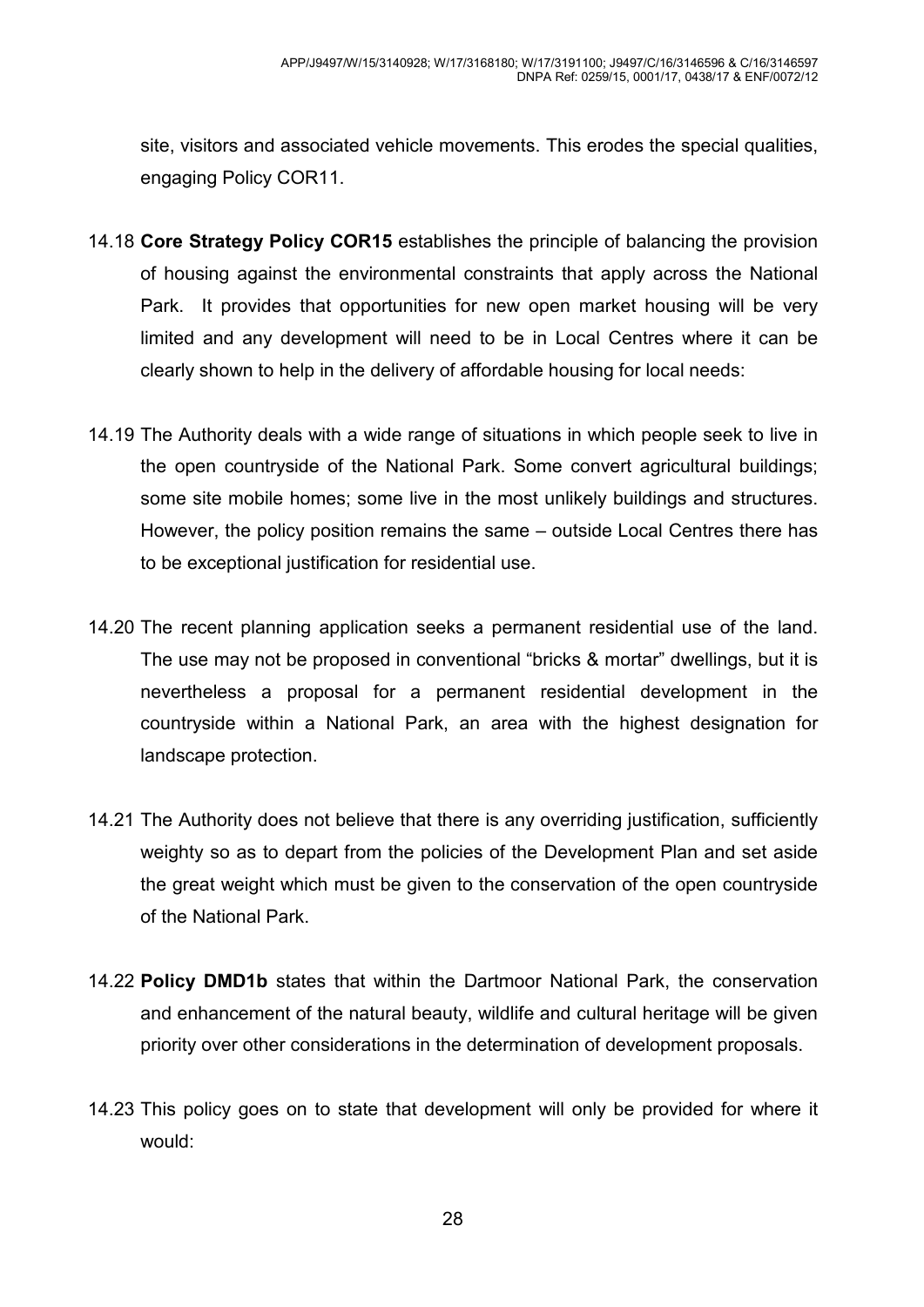- a) conserve and enhance the natural beauty, wildlife and cultural heritage of the National Park; or
- b) promote the understanding and enjoyment of the special qualities of the National Park; or
- c) foster the social or economic wellbeing of the communities in the National Park provided that such development is compatible with the pursuit of National Park purposes.

In all cases, development should not detract from, and where appropriate enhance, the special qualities of the National Park.

- 14.24 The proposed development is considered to detract from the special qualities of the National Park and does not deliver any of the National Park purposes stated above. It is therefore contrary to policy DMD1b.
- 14.25 The text preceding **Policy DMD3** states that *"high quality design and construction are core components in delivering and sustaining high quality places that are good to live and work in and visit".* The policy makes reference to the principles set out in the Dartmoor National Park Design Guide SPD.
- 14.26 **Policy DMD4** states that *"development proposals should not / detract from the special qualities of the area."* The Authority believes that the development detracts from the character and appearance of the section 3 woodland and is in conflict with Policy DMD4.

14.27 **Policy DMD5** is concerned with the conservation of the special qualities of the Dartmoor landscape. Policy DMD5 states:

*"Development proposals should conserve and/or enhance the character and special qualities of the Dartmoor landscape by:* 

- *Respecting the valued attributes of landscape character types identified in the Dartmoor National Park Landscape Character Assessment;*
- *Ensuring that location, site layout, scale and design conserves and/or enhances what is special or locally distinctive about landscape character;*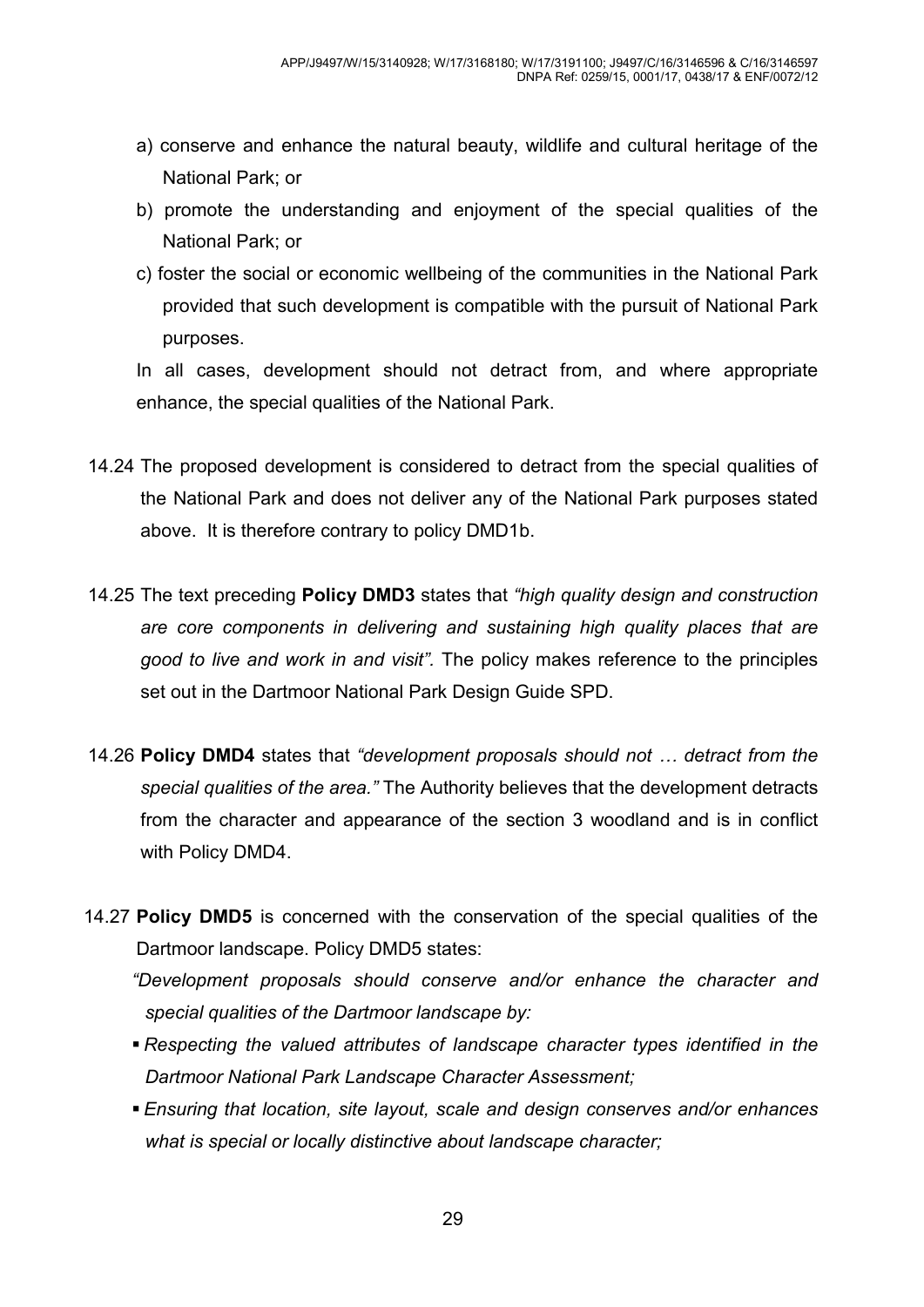- *Retaining, integrating or enhancing distinctive local natural, semi-natural or cultural features;*
- *Avoiding unsympathetic development that will harm the wider landscape or introduce or increase light pollution;*
- *Respecting the tranquillity and sense of remoteness of Dartmoor"*
- 14.28 The Authority believes that the location of the development fails to respect and conserve the local landscape character, will harm the wider landscape, particularly if tree cover is not maintained, and is contrary to tranquillity and remoteness.
- 14.29 Local Plan Policy DMD5 requires proposals to conserve and/or enhance the character of Dartmoor's landscape; the proposal fails to do this, in that it will have a detrimental impact upon the historic field system and pastoral character of the area, failing to respect the tranquillity and remoteness of the site. The proposal is also contrary to DMD5 as it fails to conserve or enhance the character and special qualities of Dartmoor by respecting, in this case, the pastoral character of the fields and strong medieval field pattern. Nor will it respect the tranquility and sense of remoteness of the site.
- 14.30 **Policy DMD6** places particular constraints on areas of land mapped as moor, heath and woodland of conservation importance. The appeal site is within this designation (s3 Wildlife & Countryside (Amendment) Act 1985).
- 14.31 This policy imposes a strong prescription on all development in these areas. There is no evidence that the development would meet any of the exception criteria set out in the policy. The evidence of Charles Dutton is that there is no justification for any residential presence for reasons of good forestry management and that the labour required for proper management should be around 26 person days per annum. The development therefore appears to be contrary to Policy DMD6.
- 14.32 **Policy DMD14** requires development proposals to conserve, enhance and/or restore biodiversity and geodiversity within the National Park. Any residential use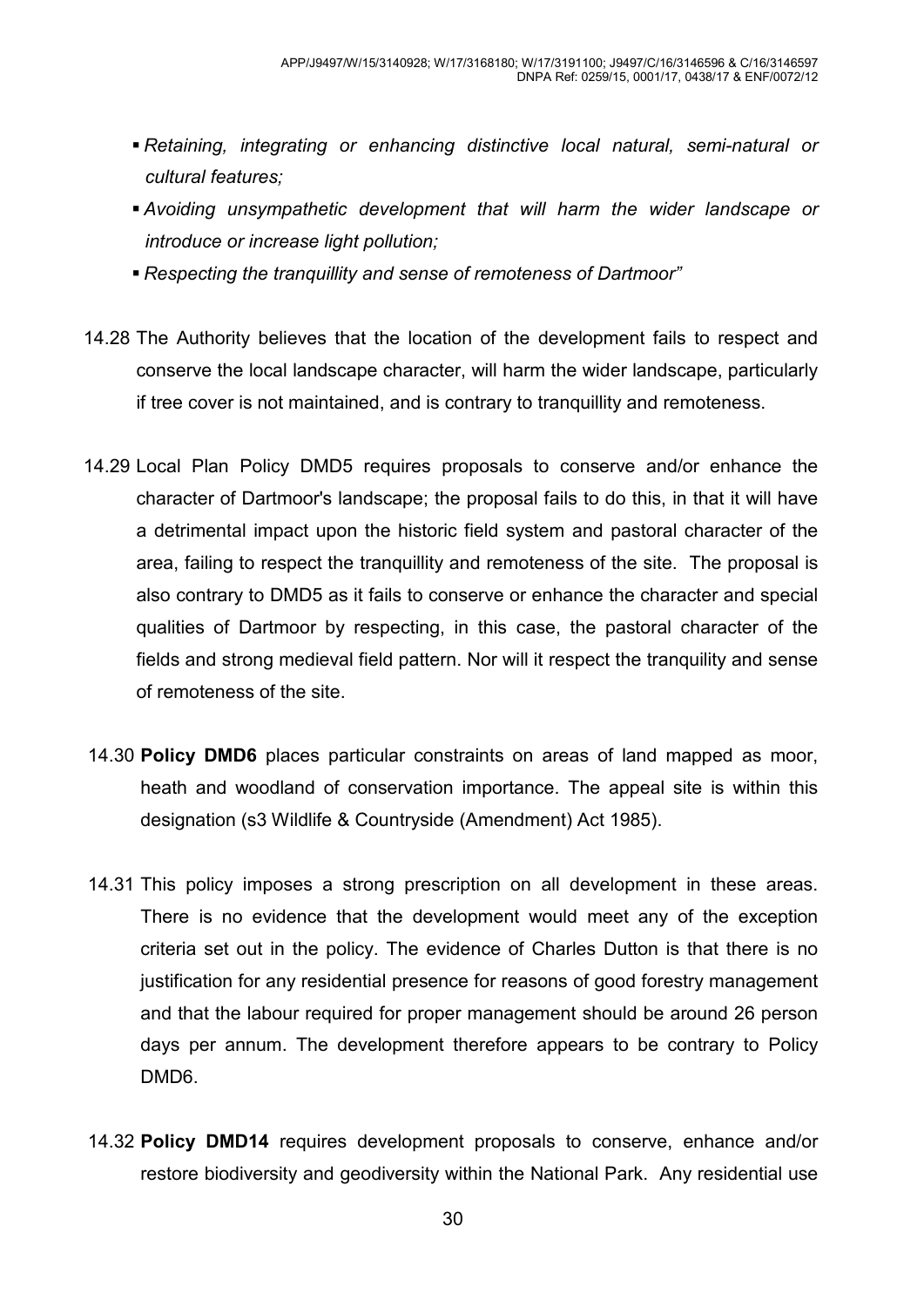brings a high risk of harm and/or disturbance to the natural beauty, wildlife, conservation interest and tranquillity. It is accepted that much of the development proposed and enforced against is not within the woodland area but is nevertheless very close to it and in order to access the proposed structures, it will be necessary to pass through the woodland and travel across agricultural grazing land.

- 14.33 Policy **DMD23** provides that planning permission for a dwelling outside of local centres and rural settlements will only be granted where certain criteria is met. Applying the criteria of DMD23, the development at The Hillyfield does not comply with the policy:
- 14.34 The residential use is not *required* for a forestry enterprise. The Appellants do not appear to have intensive crops that require daily attention. Further they have failed to evidence sufficient labour days to justify onsite residences for a number of people.
- 14.35 The proposal does not comprise the conversion of an existing building to an affordable dwelling.
- 14.36 Policy **DMD34** sets out the circumstances in which agricultural, forestry and other rural enterprise related non-residential development will be permitted. The policy states that such development will be permitted where the proposal complies with the following criteria:
	- (i) there is a demonstrable need that is proportionate to the use of the land;
	- (ii) it relates well to local landscape features and other building groups;
	- (iii) it is located and oriented with respect to local topography so as to reduce intrusive effects;
	- (iv) it demonstrates a scale and form that is well related to its function;
	- (v) it will not cause unacceptable harm to biodiversity, geodiversity and archaeological and cultural heritage assets, natural drainage or soil stability;
	- (vi) efficient use is made of existing buildings;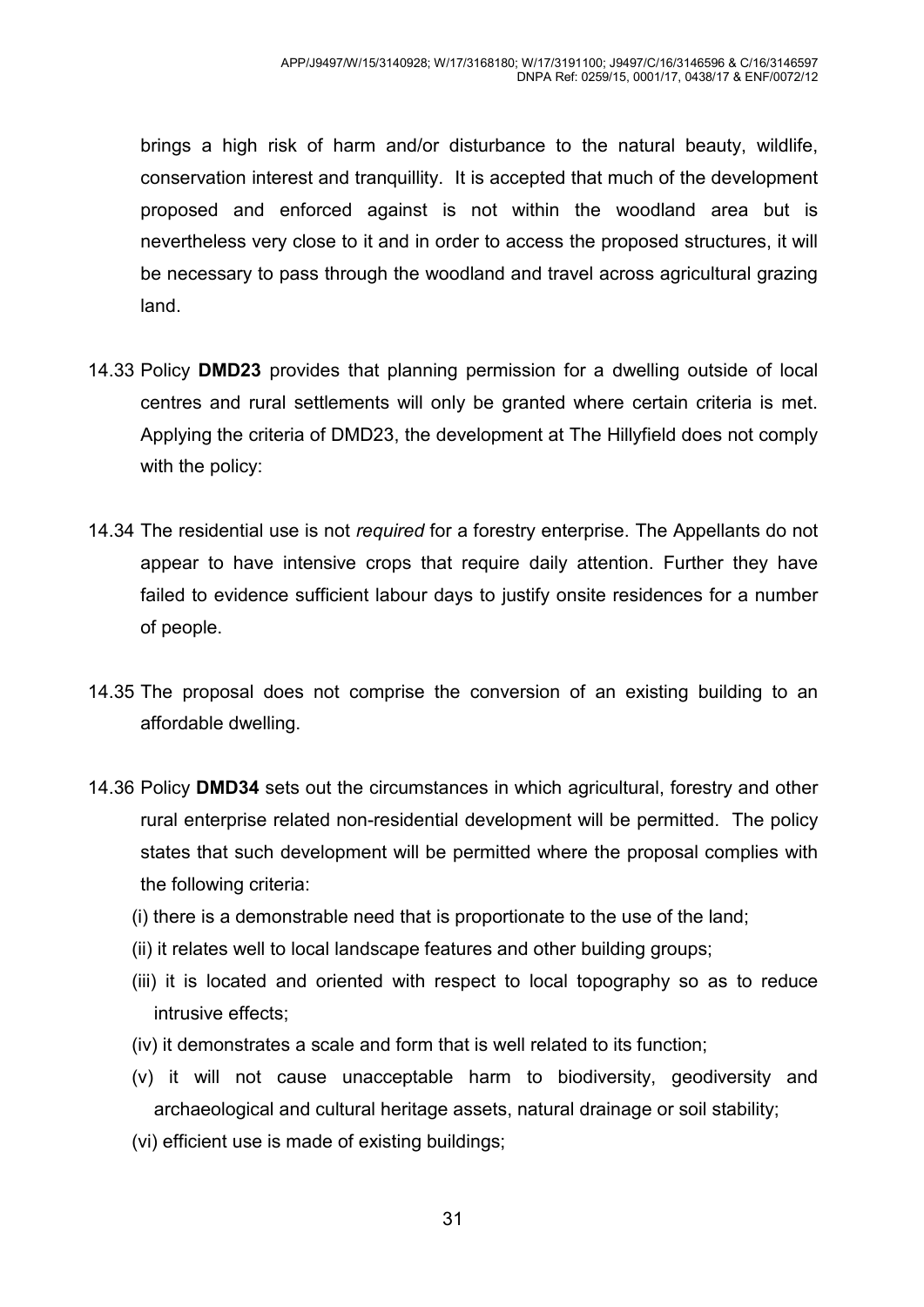(vii) existing non-traditional structures made redundant by the proposed development are removed.

A condition will be attached to any permission for a new building requiring it to be removed if it becomes redundant for its original purpose and there is no other acceptable use.

- 14.37 The policy specifically relates to "non-residential" development only and as such, the building proposed under Planning Application Ref. 0438/17 (PINS Ref. W/17/3191100) and the residential developments covered by Enforcement Notice 1 do not accord with this policy.
- 14.38 Furthermore, there is no demonstrable need that is proportionate to the use of the land for the proposed developments; they do not relate well to local landscape features and other building groups; they do not demonstrate a scale that is well related to its function; and there is a high risk that they will cause unacceptable harm to biodiversity and the water environment.
- 14.39 In summary, there are no material considerations sufficiently weighty to override these policy considerations, nor is there any exceptional overriding justification for the use of the land for purposes other than forestry and agriculture.

#### **15. Ground (c)**

15.1 Ground (c) - The Appellant's ground (c) case regarding EN1 claims that the recreational use and the running of courses are both incidental to the primary agricultural and forestry use. The appellant also claims that the recreational use and the running of courses have both taken place for less than 28 days in each calendar year and are therefore permitted development. The appellant does not appear to refer to the residential use in his grounds for appeal.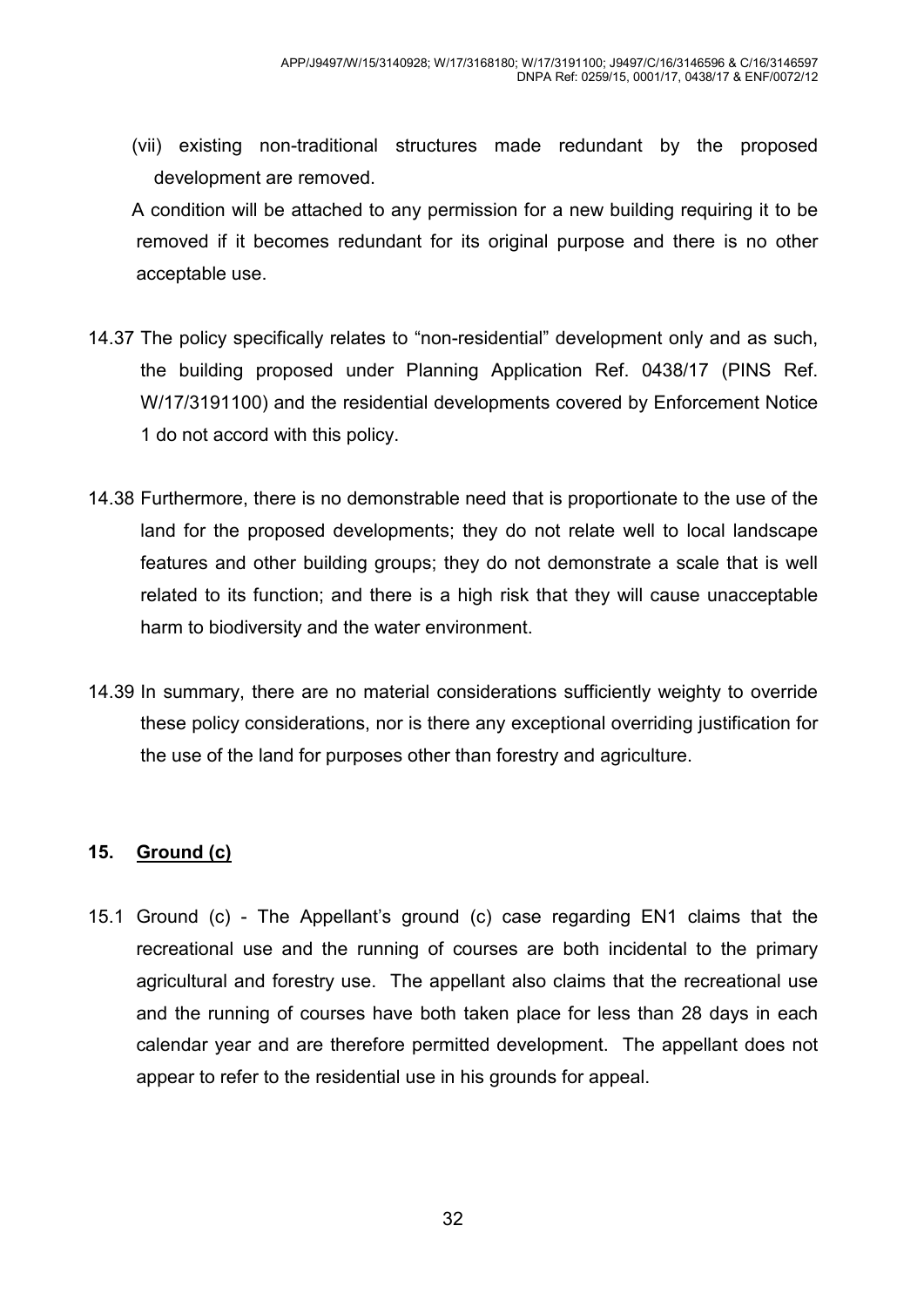- 15.2 See section 11. above for detailed comments on the material change of use of the land for Residential Purposes**,** for Recreation and Courses and the Siting of Lorry Bodies used for Storage Purposes**.**
- 15.3 The residential use of the land, hosting of recreational events, running of educational courses and siting of lorry bodies for storage purposes are considered to be separate uses of the land, none of which are reasonably necessary for the purposes of agriculture or forestry. Even if these events and activities have taken place on less than 28 days in each calendar year, the structures that facilitate these uses have been on the land for over three years and in some instances have acquired a degree of permanence. As such, the unauthorised change of use of the land is continuous.

#### **16. Ground (d)**

- 16.1 The Appellant contends that the lorry bodies and their storage use is immune from enforcement action by virtue of Section 171B(3) Town and Country Planning Act 1990, in that the lorry bodies have been on the land for more than 10 years prior to the issuing of the enforcement notices.
- 16.2 The Authority does not agree. It is well settled law that the introduction of a new unauthorised use into a planning unit creates a new chapter in the planning history and 'resets the clock' under Section 171B. It follows that when a residential use, a recreational use and a use for courses etc. were introduced at Hillyfield within the past ten years, a new mixed use was started, including the siting of lorry bodies use for storage purposes. Even if it is determined that the lorry bodies have been on the land for more than 10 years, the use enforced against has not subsisted for more than 10 years and is still susceptible to enforcement action.
- 16.3 Notwithstanding the above, the Authority has site visit notes and photographic evidence that show that the lorry bodies have not been located in the former quarry for more than 10 years. A visit to the former quarry in September 2007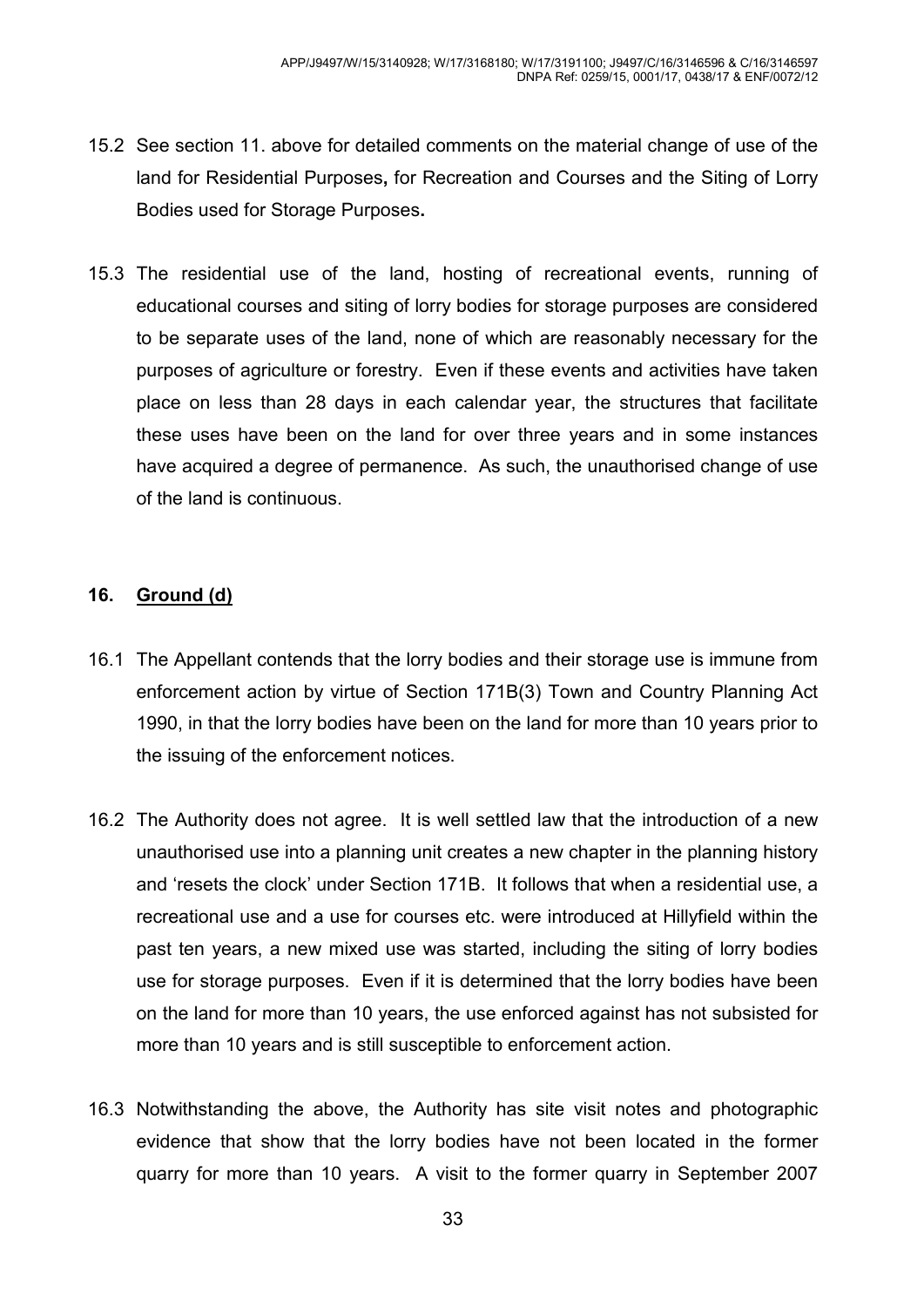noted "one touring caravan only on site - lot of domestic paraphermalia, kiddies bikes, bar-b-q, etc. Caravan open and contains cloths and cooking apparatus, etc." During a subsequent site visit in September 2008, officers noted that the "old quarry contains one rigid lorry, one Luton lorry body, one boat on trailer, one shed full of tools and plant, one fitted out touring caravan, one tracked swing shovel, one quad bike, one saw bench, coils of wire fencing, various timber cuts. Shed has two small solar panels on eaves. Lorry has four solar panels on roof." A redacted copy of these site visit notes and photographs taken during the visits can be found at Appendix JA10.

- 16.4 The Appellant contends that the field kitchen is immune from enforcement action as, he states, it has been on site since 2011. The field kitchen structure exists to support and facilitate the use for courses and recreation. This structure, due to its design, method of construction and attachment to the land is not considered to fall within the definition of 'buildings' contained in Section 336(1) Town and Country Planning Act 1990 but is an integral component of the use of the land for recreation, courses and events, not operational development. It follows therefore that this structure is not immune to enforcement action as it has not existed or been used continuously for more than 10 years.
- 16.5 Similalry, the Appellant also claims that the compost toilets and timber yurt platform are immune from enforcement action as they have been on site more than 4 years. These are partly issues of fact but even if the compost toilets, timber yurt platform and field kitchen (or any of them) are found to be operational development erected more than 4 years before 27 January 2016, they were not undertaken for a lawful use and they are integral to the unauthorised material change of use of the land alleged. Their removal can still therefore be required.

#### **17. Ground (g)**

17.1 The Appellant is seeking 18 months for compliance with the notices on the basis that this would allow time to fell and extract all the infected larch, and to re-plant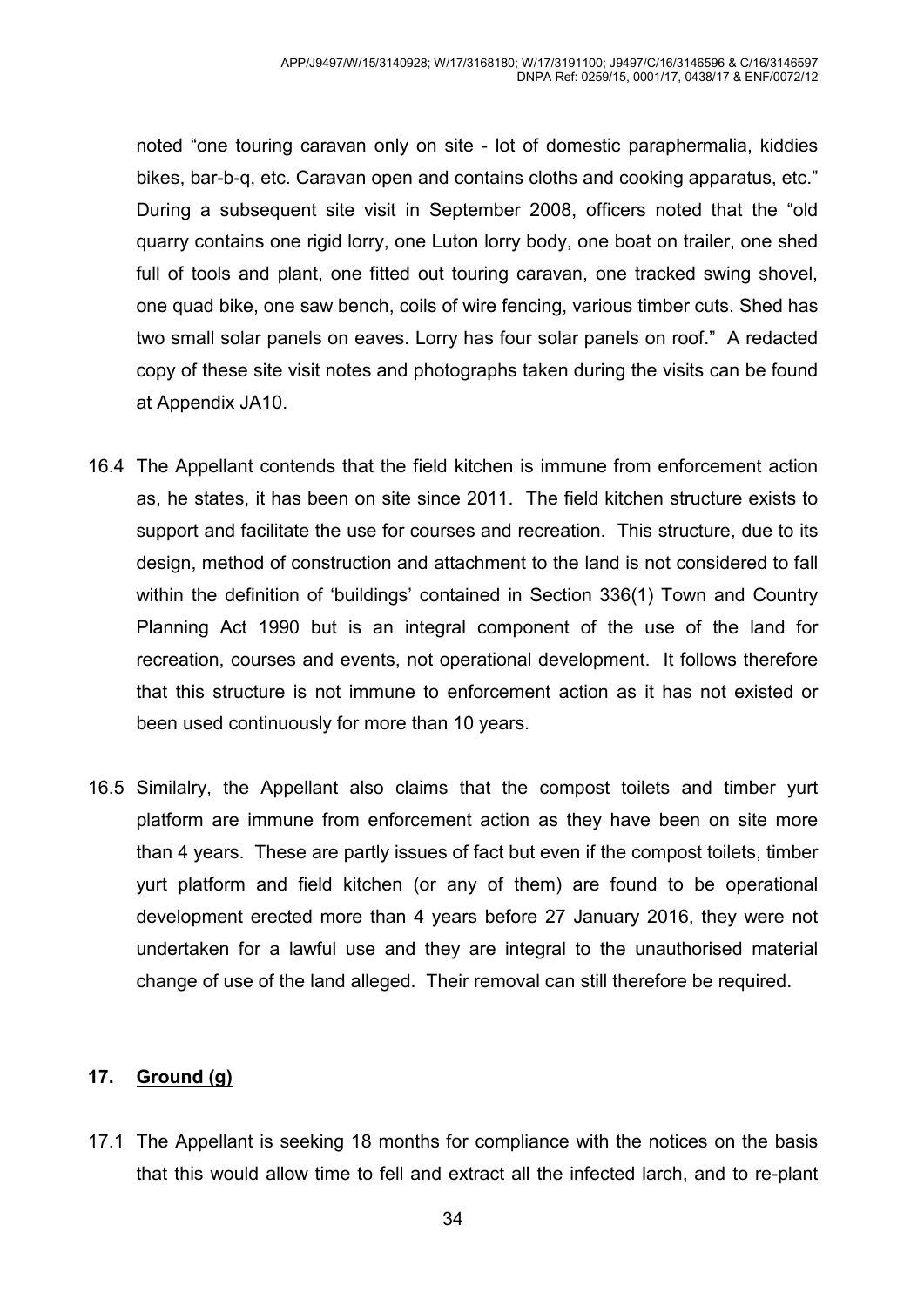affected areas. The appellant states that the compost toilets, timber platform for the yurt and the open fronted 'barns' are all in daily use as part of this work and that to remove these within 6 months would have a strong negative impact on the ability to manage the woodland. DNPA needs to say why 6 months is reasonable.

- 17.2 The Authority does not agree. The compost toilets and yurt platform, as well as the caravans and field kitchen, are not ancillary to the lawful forestry or agricultural uses of the Land but facilitate a residential, recreation and education use at the Hillyfield.
- 17.3 The Appellant states at paragraph 4.2.2 of his Statement of Case against the enforcement notices that the two open-fronted "barns are used for the storage of logs and sawn timber". This is not a forestry use of the land, but rather a business use.
- 17.4 As such, none of the structures mentioned above are necessary for the felling and export of timber, nor for the re-planting of trees.
- 17.5 Having regard to the above, the Authority considers that the appellants would be capable of complying with the requirements of the notices within the 6 month period for compliance without prejudice to the forestry enterprise. Extending the compliance period to 18 months is unnecessary and would not, in the Authority's opinion, reflect the degree of the harm caused to the public interest by the use continuing and the works remaining in situ for that period of time.

#### **18. Conclusion**

18.1 This proof should be read alongside those of Mr Charles Dutton and Mr Peter Leaver who have provided evidence on behalf of the Authority on forestry and landscape impacts respectively.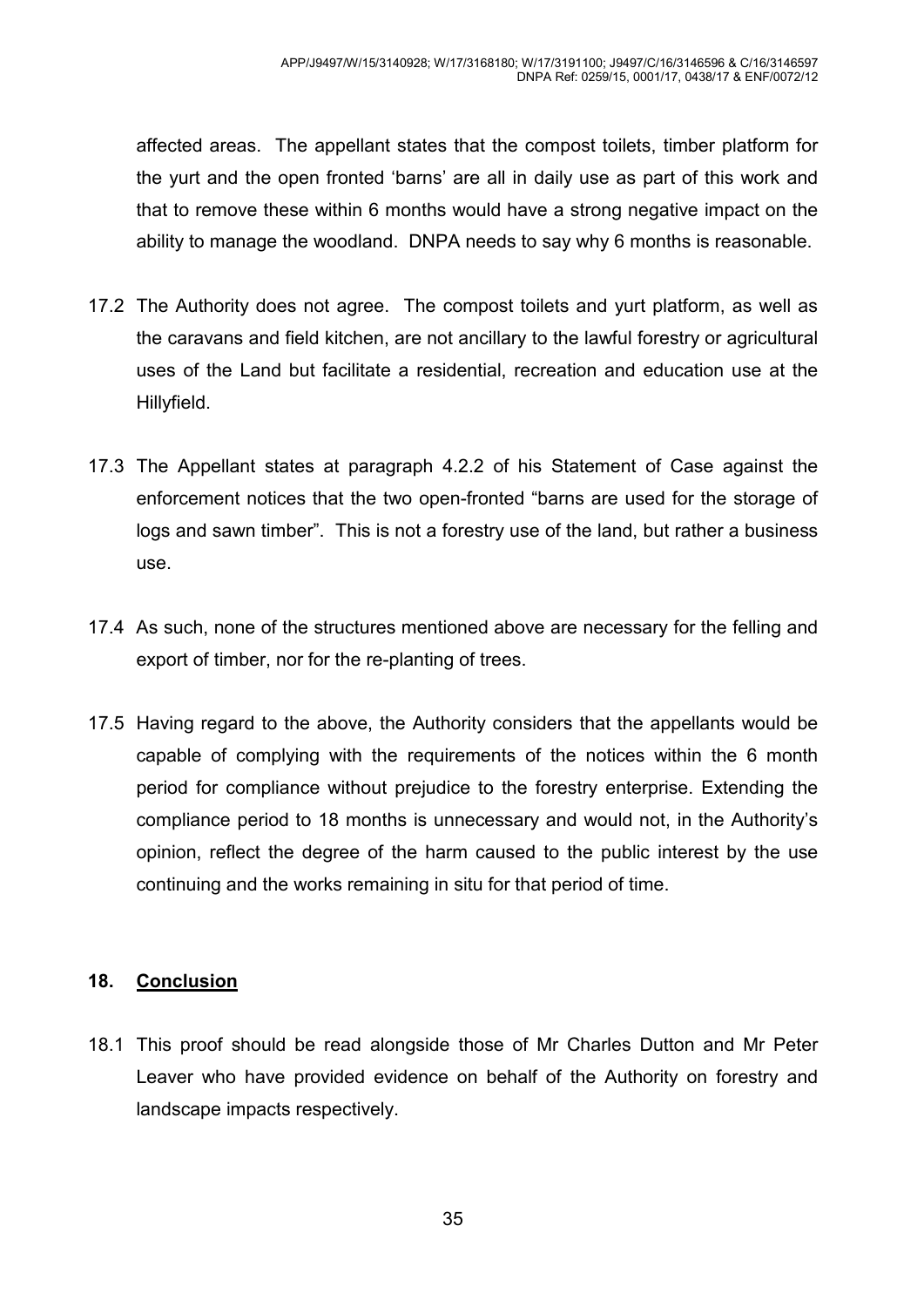- 18.2 None of the buildings proposed or existing are considered to be reasonably necessary for the purposes of forestry and the residential, recreation, education and other non-forestry or agricultural uses of land are not necessary for the management needs of the woodland and could be carried out off-site.
- 18.3 Having regard to all the above, it is considered that the development as existing unacceptably harms the character and appearance of Dartmoor National Park. Furthermore, the additional development proposed would cause further harm to the character and appearance of Dartmoor National Park. The development as existing and as proposed is and would be contrary to Development Plan policies which require, amongst other things, that development proposals should conserve and/or enhance the character and special qualities of the Dartmoor landscape.
- 18.4 For the same reasons, the development as existing and as proposed fails to accord with the National Planning Policy Framework, which confirms that great weight should be given to conserving landscape and scenic beauty in National Parks.
- 18.5 For the reasons given in this proof of evidence and those of the Authority's other expert witnesses, it is respectfully requested that the appeal be dismissed.